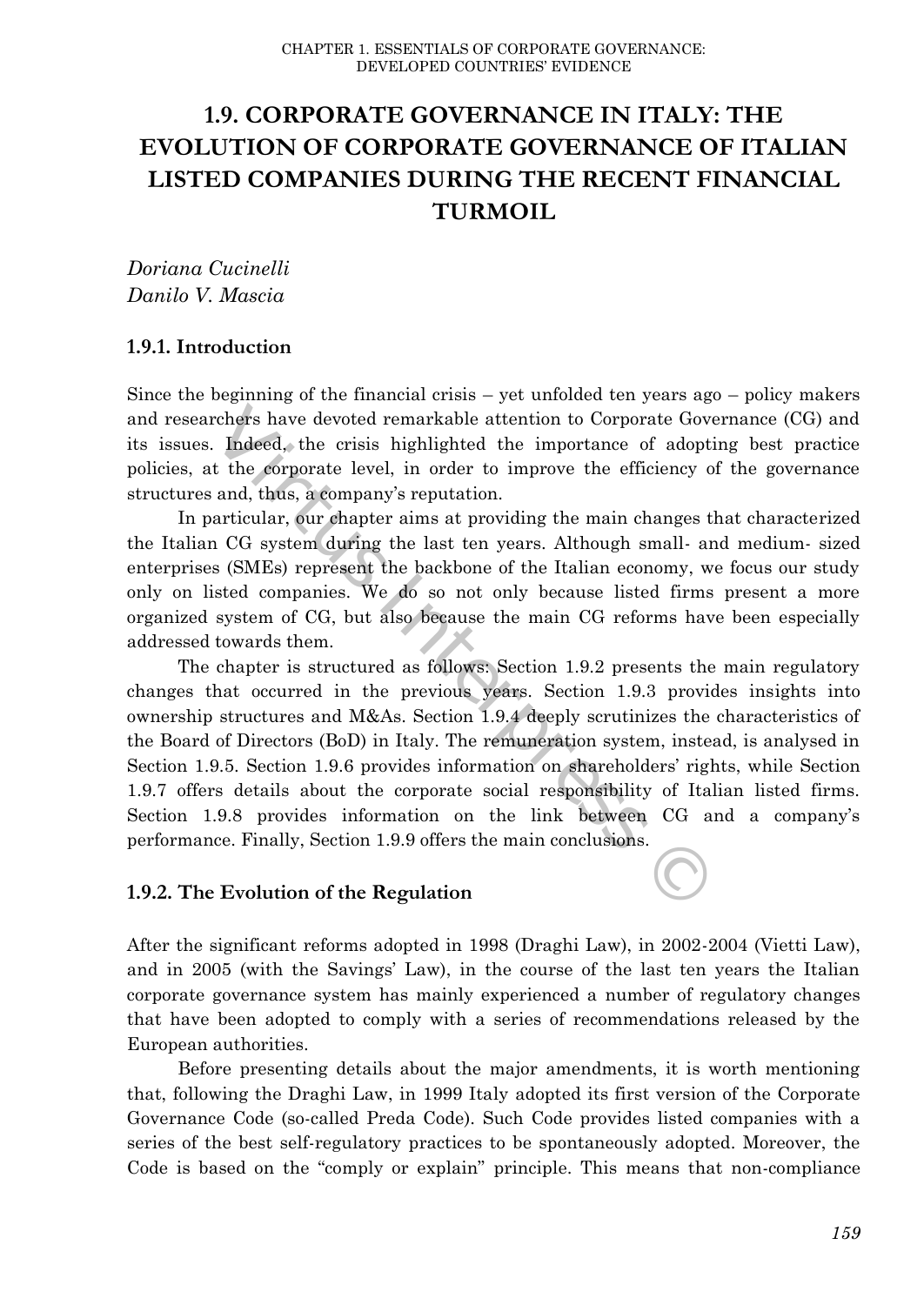with the prescriptions of the Code is allowed, though it needs to be clearly motivated (see, among other, Drago et al., 2015; Brogi, 2016). Adopting the Code essentially increases a company's reputation within the market, given that investors usually pay attention to the compliance of "best-practice" policies. Nonetheless, we acknowledge that companies with low free float may be discouraged in adopting such Code because of the high costs related to its implementation. However, data issued by Assonime (the Trade Association for Italian Joint Stock Companies) show that, during the last ten years, the Code has been adopted by around 94% of the companies (this figure is significantly stable throughout the years). The remaining 6% – although non-adopting the Code – provide, in any case, information about the specific corporate governance system as required by the Draghi Law.

We offer now a brief summary of the main amendments of the Code that have been adopted in the last ten years:

• 2010: amendments concerning the remuneration policy;

 2011: complete revision of the self-regulatory Code including, among others, the prohibition of cross directorship for chief financial officers (CFOs) and the introduction of the Nomination Committee;

• 2014: other revisions regarding the remunerations policies;

 2015: amendments concerning the internal controls, the board functioning, and the Audit Committee.

In addition to the aforementioned regulatory changes affecting the Code, it is also worth noting that on August  $1<sup>st</sup>$ , 2012, the Golfo-Mosca Law (also labelled as "Pink") Quotas" Law) came into force in Italy. The aim of such law was to increase, with time, the proportion of females on boards. As a consequence of its implementation, in June 2016 women covered about 30.3% of seats on the boards of Italian listed companies (Consob, 2016). The last ten years:<br>
interpret in the self-regulatory Code including, amomorforms concerning the remuneration policy;<br>
Nomination Committee, (CFOs)<br>
Nomination Committee,<br>
interpret or chief financial officers (CFOs)<br>
int

# **1.9.3. Ownership Structure and M&A**

According to the data provided in its annual report by the Italian Securities and Exchange Commission (Consob), the number of listed companies has smoothly decreased during the last years moving from a total of 270 companies in 2010 to 234 in 2015. Such decline may be motivated by a surge in M&As and in the number of delisted companies (see, in this regard, Consob, 2016).

Table 1.9.1 reports the breakdown of Italian listed companies by their control model. Here we note that the Italian market is characterized by a great ownership concentration. Indeed, as of 2015, the number of controlled firms corresponds to 84% of the total companies (i.e., 197 out of 234). More specifically, about 50% of the firms (115 out of 234) are controlled by a single shareholder that holds more than half of the ordinary shares. More than 22% (52 out of 234) of the companies, instead, are weakly controlled – namely, the single shareholder owns a stake that is lower than half of the ordinary shares. For 30 firms (representing just 13% of the companies) the control is exerted via a shareholder's agreement (so-called "*patto parasociale*"). Finally, the remaining 37 – less than 16% of the total firms – are non-controlled companies.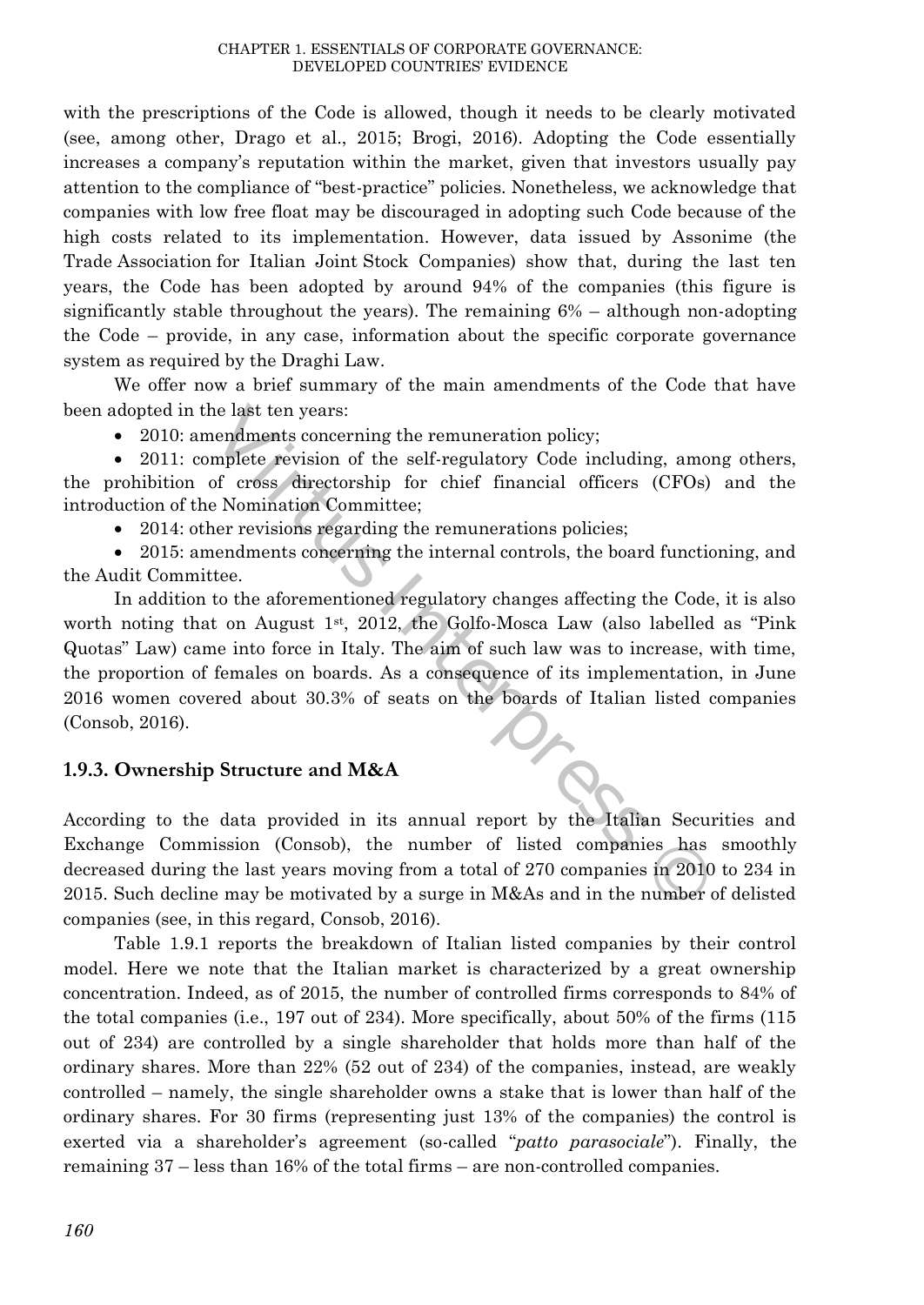|      |                        |        | Controlled companies | Non-controlled companies |                                               |        |                          |         |                |        |                          |        |              |        |
|------|------------------------|--------|----------------------|--------------------------|-----------------------------------------------|--------|--------------------------|---------|----------------|--------|--------------------------|--------|--------------|--------|
| Year | Majority<br>controlled |        | Weakly<br>controlled |                          | Controlled by a<br>shareholders'<br>agreement |        | Cooperative<br>companies |         | Widely<br>held |        | $Non-$<br>widely<br>held |        | <b>Total</b> |        |
|      | no.                    | $%$ mc | no.                  | $%$ mc                   | no.                                           | $%$ mc | no.                      | $%$ mc  | no.            | $%$ mc | no.                      | $%$ mc | no.          | $%$ mc |
| 2010 | 128                    | 20.6   | 53                   | 43                       | 51                                            | 12.4   | 8                        | 3.4     | 11             | 20.3   | 19                       | 0.3    | 270          | 100    |
| 2011 | 123                    | 22.3   | 55                   | 45.8                     | 48                                            | 12     | 8                        | $3.2\,$ | 8              | 16.4   | 18                       | 0.3    | 260          | 100    |
| 2012 | 125                    | 22.8   | 49                   | 44                       | 42                                            | 10.1   | 8                        | $3.2\,$ | 10             | 19.2   | 17                       | 0.7    | 251          | 100    |
| 2013 | 122                    | 24.1   | 48                   | 40.1                     | 38                                            | 10.4   | 8                        | 3.3     | 10             | 21.6   | 18                       | 0.5    | 244          | 100    |
| 2014 | 116                    | 25     | 51                   | 36.8                     | 32                                            | 9.6    | 8                        | 4       | 13             | 24     | 18                       | 0.5    | 238          | 100    |
| 2015 | 115                    | 28.1   | 52                   | 34.8                     | 30                                            | 6      | $\overline{ }$           | 3.2     | 15             | 27.3   | 15                       | 0.6    | 234          | 100    |

#### **Table 1.9.1.** Control model of Italian listed companies

*Source: Consob (2016);* 

*Note: mc – market capitalization* 

However, if we read the data in terms of market capitalization, we observe that weakly controlled companies display the highest share in our sample. Indeed, although having experienced a decline through time, at the end of 2015 the companies belonging to such category accounted for about 35% of the total market capitalization (in 2010 this share was nearly 8% higher). The increasing importance of widely held companies is also quite interesting, as their weight in terms of market capitalization has moved from 20%, in 2010, to more than 27% at the end of 2015. Finally, it is also worth mentioning that the weight of the companies whose control is exerted by a coalition has almost halved during the last years. viewer, if we read the data in terms of market capitalization<br>throlled companies display the highest share in our sample.<br>perienced a decline through time, at the end of 2015 the cor<br>tegory accounted for about 35% of the

**Table 1.9.2.** Identity of the 'Ultimate Controlling Agent' (UCA) in Italian listed companies by industry

|                             |     | Financial |     | Manufacturing |     | <b>Services</b> |     | <b>Total</b> |
|-----------------------------|-----|-----------|-----|---------------|-----|-----------------|-----|--------------|
|                             | no. | $%$ mc    | no. | $%$ mc        | no. | $%$ mc.         | no. | $%$ mc.      |
| Families                    | 16  | 9.8       | 96  | 57.3          | 31  | 18.1            | 143 | 29.2         |
| State and local authorities |     | 4.6       | 6   | 32.7          | 12  | 66.8            | 19  | 30.4         |
| Financial institutions      | 3   | 0.9       | 5   | 1.4           |     | 0.1             | 10  | 0.9          |
| Mixed                       | 6   | 6.4       | 5   | 3.1           | 3   | $0.2\,$         | 14  | 3.6          |
| No UCA                      | 28  | 78.3      | 16  | 5.6           | 4   | 14.8            | 48  | 35.9         |
| Total                       | 54  | 100.0     | 128 | 100.0         | 52  | 100.0           | 234 | 100.0        |

*Source: authors' elaboration from data provided by Consob (2016) Note: mc - market capitalization*

Regarding the identity of the Ultimate Controlling Agent (UCA), in Table 1.9.2 we report the latest available data (i.e., data related to 2015) by sector of activity. Here we observe that the majority of companies, corresponding to 61% (143 out of 234), are owned by families. Most of them belong to the manufacturing industry (96 companies) and account for more than 57% in terms of market capitalization (of the whole manufacturing industry). These figures corroborate the widely held view according to which the presence of "industrial families" is probably the main feature of the Italian corporate governance system. Interesting information comes also from state-owned companies. Here the table displays that most of them (i.e., 12 out of 19) operate in the services industry. Although, at first glance, their significance within the sector of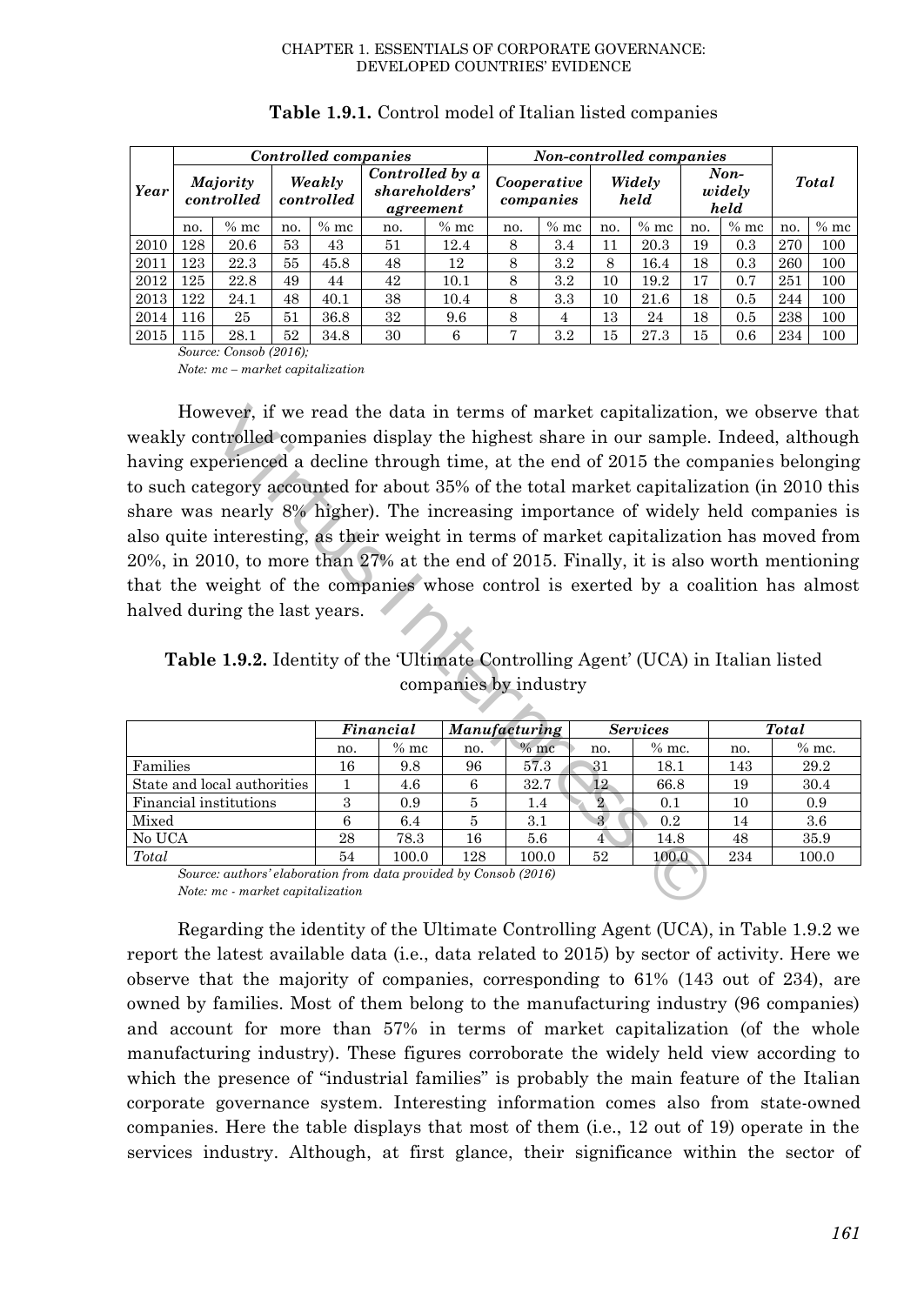activity might appear limited – their weight is just 23% (i.e., 12 out of 52 'services' firms) –, state-owned companies account for more than 65% of the services industry in terms of market capitalization.

# **1.9.4. The Board of Directors**

When we talk about corporate governance, we refer to the system by which companies are directed and controlled. This system can assume, in general, one of the following structures:

- the single-tier;
- the two-tier;
- the traditional model.

In particular, the first model (single-tier) is also labeled as "English model" because it came to light in the UK and is largely employed in English-speaking countries. In this case, the firm is governed by one corporate body that has both the management as well as the monitoring function.

The two-tier model is defined by the German law and, in this case, two separate bodies exist, which operate independently. In particular, there is a management body that has the management function, and the supervisory board with both administrative and monitoring functions. In this model, the components of the supervisory board are usually elected by the shareholders and the members are independent. In general, the most important role of the supervisory board is to guide and monitor the management body – namely, it has the responsibility of defining the general policy that the management board has to implement. Moreover, in the supervisory board there might also be a workers' representativeness. Nowadays, this model is the most widespread among European countries. ar, the first model (single-tier) is also labeled as "Engli to light in the UK and is largely employed in English case, the firm is governed by one corporate body that ha ell as the monitoring function.<br>The model is defin

Finally, in the traditional model (or Italian model) two separate bodies are defined: the Board of Directors (BoD) and the Board of Auditors. The former is a collective body with management function; while the latter has the monitoring and control functions (see Table 1.9.3).

In Italy, the most widespread model is the traditional one. Table 1.9.4 shows the evolution of the Italian listed firms during the financial turmoil by corporate governance models. We can observe that effectively, in the last years, the percentage of firms that adopt the traditional model is always higher than 85%. The reason behind such huge percentage may be due to the fact that, before the implementation of the 6/2003 Legislative Decree, no alternative models were allowed.

As a result of this tradition (i.e., a CG system oriented to the adoption of the traditional model), also the Preda Code based its recommendations on the traditional model. Just in the last section, the Code underlines that if a firm decides to adopt a single or a two-tier model, the guidelines described in the previous sections can be adapted to the specific context. For this reason, in this chapter, we will talk about the board of directors, in general, as the body that plays the management function of the firm.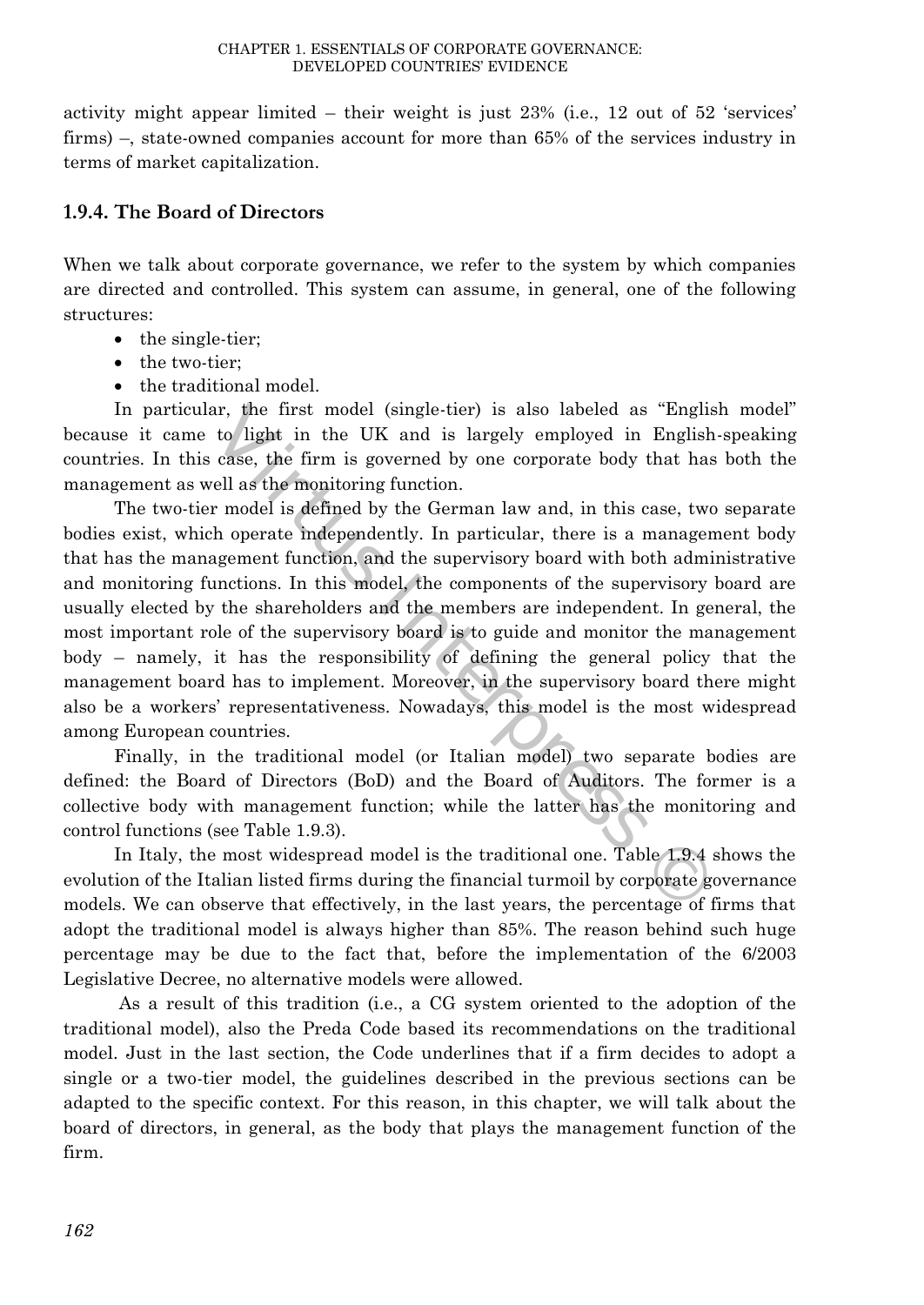| Model       | <b>Bodies</b>                                                               | <b>Bodies Election</b>                                                                        |
|-------------|-----------------------------------------------------------------------------|-----------------------------------------------------------------------------------------------|
| Single-Tier | • Shareholders meeting<br>• Board of Directors<br>• Internal committees     | The assembly appoints the BoD which<br>appoints its committee among its members               |
| Two-Tier    | • Shareholders meeting<br>• Supervisory committee<br>• Management committee | The assembly appoints the Supervisory<br>committee, which defines the Management<br>committee |
| Traditional | • Shareholders meeting<br>• Board of Directors<br>• Board of Auditors       | The assembly decides the members both of<br>the BoD and the Board of Auditors                 |

#### **Table 1.9.3.** The corporate governance models

*Source: authors' elaboration*

**Table 1.9.4.** The Italian listed firms and the corporate governance models

| <b>Model</b> | 2008             |                | 2009             |                         | 2010          |               | 2011   |         | 2012 |         | 2013             |               | 2014             |       |
|--------------|------------------|----------------|------------------|-------------------------|---------------|---------------|--------|---------|------|---------|------------------|---------------|------------------|-------|
|              | $\boldsymbol{n}$ | $\frac{9}{93}$ | $\boldsymbol{n}$ | %                       | n             | $\frac{9}{6}$ | N      | %       | n    | $\%$    | $\boldsymbol{n}$ | $\frac{9}{6}$ | $\boldsymbol{n}$ | %     |
| Single-tier  | 4                | 0.1            |                  | $\rm 0.1$               | $\Omega$<br>↩ | U. 1          | ົ<br>υ | $0.1\,$ | ∸    | $0.1\,$ | റ<br>▵           | $0.1\,$       | $\Omega$<br>↵    | 0.1   |
| Two-tier     | ь                | 12.0           |                  | $\overline{ }$<br>11. ( | -             | 8.3           | -      | 8.1     | 6    | 7.5     | ð                | 8.6           | 4                | 10.7  |
| Traditional  | 278              | 87.9           | 267              | 88.2                    | 260           | 91.7          | 250    | 91.8    | 243  | 92.4    | 237              | 91.3          | 232              | 89.2  |
| Total        | 289              | $100\,$        | 278              | 100.0                   | 270           | 100.0         | 260    | 100.0   | 251  | 0.001   | 244              | 100.0         | 238              | 100.0 |

*Source: authors' elaboration on Consob data (2016)*

With regard to the BoD, both executive and non-executive directors compose this body, where the latter may also be independent. In the next subparagraphs, we analyse the roles of such board members and we detect the evolution of them in the Board of Directors of Italian listed firms.

#### *The Executive and Non-Executive Directors*

 $\overline{a}$ 

In the Board of Directors, we can distinguish two main categories of members: executive (when the members have some executive role in terms of management powers or are in the executive committee) and non-executive directors. When the President of the Board of Directors is also the Chief Executive Officer (CEO), the BoD should define a Lead Independent Director  $(LID)^{94}$ . The LID has the role of collaborating with the president in order to ensure the flow of information between the president and the other BoD members<sup>95</sup>. **2008** 2009 2010 2011 2012<br> **1**  $\frac{2008}{4}$   $\frac{2009}{4}$   $\frac{2010}{5}$   $\frac{2011}{8}$   $\frac{2012}{1}$   $\frac{2012}{5}$   $\frac{1}{6}$   $\frac{4}{1}$   $\frac{0.1}{0.1}$   $\frac{4}{3}$   $\frac{0.1}{0.1}$   $\frac{3}{3}$   $\frac{0.1}{0.1}$   $\frac{2}{2}$   $\frac{0.1}{0.1}$   $\frac{2$ 

All members of the BoD should have suitable education, professional, managerial and experience skills with the aim of ensuring the adequate competence with regard to their duties.

<sup>93</sup> The percentage refers to the market capitalization: it is measured as the ratio between the market capitalization of listed firms that adopt the corporate model and the total market capitalization of the sample of listed firms.

<sup>94</sup> Data show that the number of cases where Chairman and CEO are the same person have decreased. Indeed, from 96 cases in 2012, in 2015 such situation appeared only in 81 companies (corresponding to 36% of the total). These numbers refer only to non-financial companies; evidence also highlights that the occurrence of these situations is inversely proportional to the firms' size (Assonime, 2016).

<sup>95</sup> Assonime (2016) underlines that 96 listed companies (42% of the total) elect the Lead Independent Director. The nomination of LID is more frequent when it is recommended by the Corporate Governance Code (60 cases on 81), while in the remaining cases (36) the nomination is on voluntary base.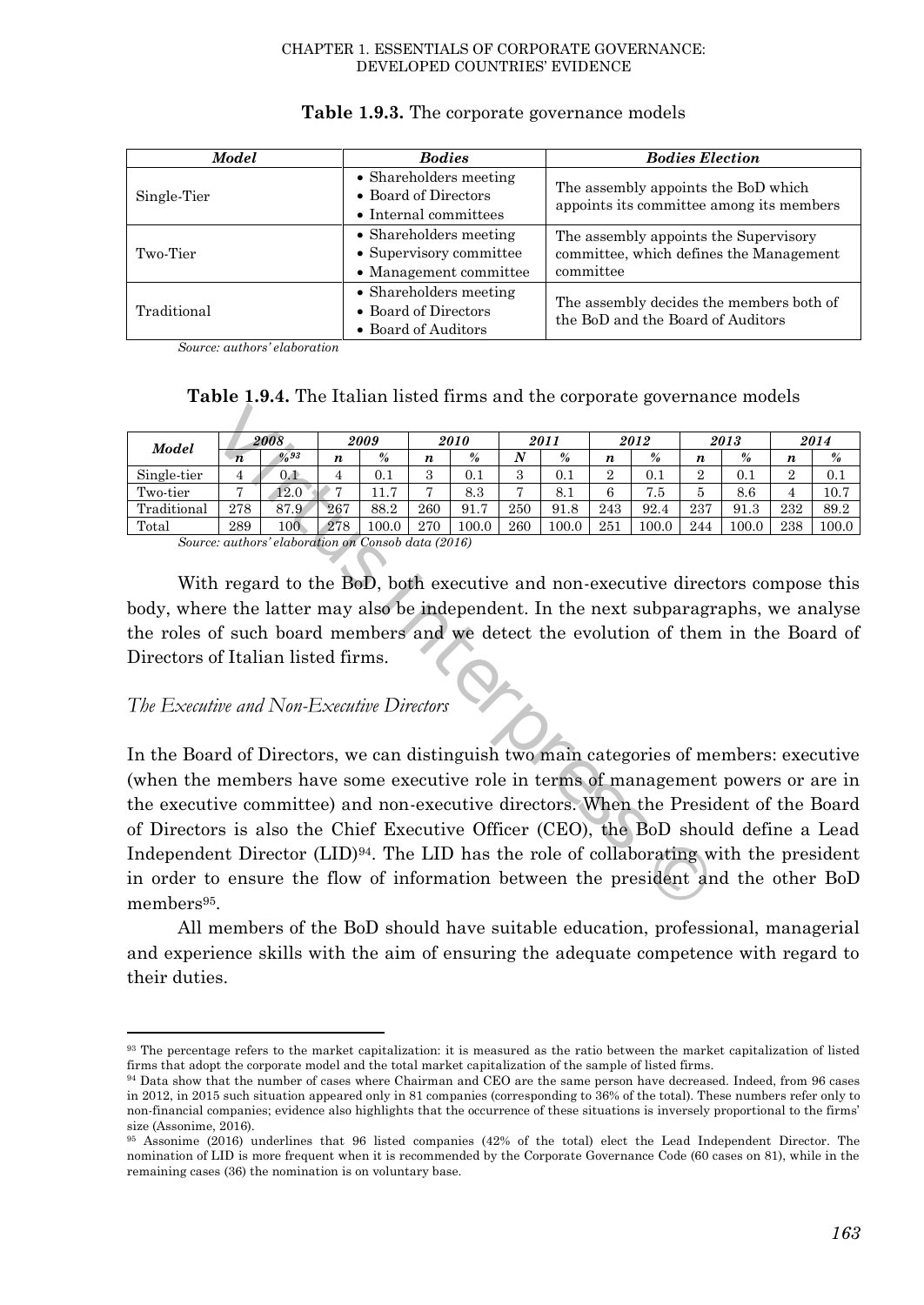Non-executive directors play the role of external experts that enrich boards' discussions, allowing BoD members themselves to analyze the different issues from several points of view. Furthermore, the presence of non-executive directors is crucial in subjects where executive directors and shareholders have contrasting views – among others, with regard to the remuneration of the BoD's members, as well as in terms of both the internal control and the risk appetite themes.

The average number of directors in the management body of Italian listed firms has roughly remained unchanged if we consider the BoD and the Management Board, while it has increased with regard to the Supervisory Board (from 12.4 in 2012 to 17.0) members on average in 2015). In particular, the average number of components of the BoD, after a short increase in 2010-2011, has returned to the same level shown in the first years of the crisis, while the Management Board has experienced a gradual but continuous decrease in the number of boards' members (from 7.7 in 2008 to 6.0 in 2015) (Table 1.9.5).

|                |            | continuous decrease in the number of boards' members (from 7.7 in 2008 to 6.0 in 2015)   |                          |           |
|----------------|------------|------------------------------------------------------------------------------------------|--------------------------|-----------|
| (Table 1.9.5). |            |                                                                                          |                          |           |
|                |            |                                                                                          |                          |           |
|                |            | <b>Table 1.9.5.</b> The average number of directors among the different CG models        |                          |           |
|                |            |                                                                                          |                          |           |
| Year           | <b>BoD</b> | Management Board                                                                         | <b>Supervisory Board</b> | Companies |
| 2008           | 9.9        | 7.7                                                                                      | 12.4                     | 287       |
| 2009           | 9.9        | 7.7                                                                                      | 12.4                     | 273       |
| 2010           | 10.0       | 7.4                                                                                      | 13.0                     | 262       |
| 2011           | 10.2       | 6.5                                                                                      | 14.3                     | 256       |
| 2012           | 10.0       | 6.3                                                                                      | 14.2                     | 242       |
| 2013           | 9.9        | $6.6^{\circ}$                                                                            | 17.4                     | 237       |
| 2014           | 9.8        | 6.5                                                                                      | 17.3                     | 225       |
| 2015           | 9.8        | 6.0                                                                                      | 17.0                     | 228       |
|                |            | Source: authors' elaboration on Consob data (2016)                                       |                          |           |
|                |            |                                                                                          |                          |           |
|                |            | With regard to the specific composition of the Board of Directors, the separation        |                          |           |
|                |            | between non-executive and executive directors has remained invariant during the last     |                          |           |
|                |            |                                                                                          |                          |           |
|                |            | years. In particular, non-executive directors – who represent more than 70% of the total |                          |           |
|                |            | (Figure $1.9.1$ ) – cover the majority of seats of Italian BoDs.                         |                          |           |
|                |            |                                                                                          |                          |           |
|                |            |                                                                                          |                          |           |
|                |            | Figure 1.9.1. Executive and non-executive directors                                      |                          |           |
|                |            |                                                                                          |                          |           |
|                |            |                                                                                          |                          |           |

**Table 1.9.5.** The average number of directors among the different CG models



**Figure 1.9.1.** Executive and non-executive directors

*Source: authors' elaboration on Assonime data*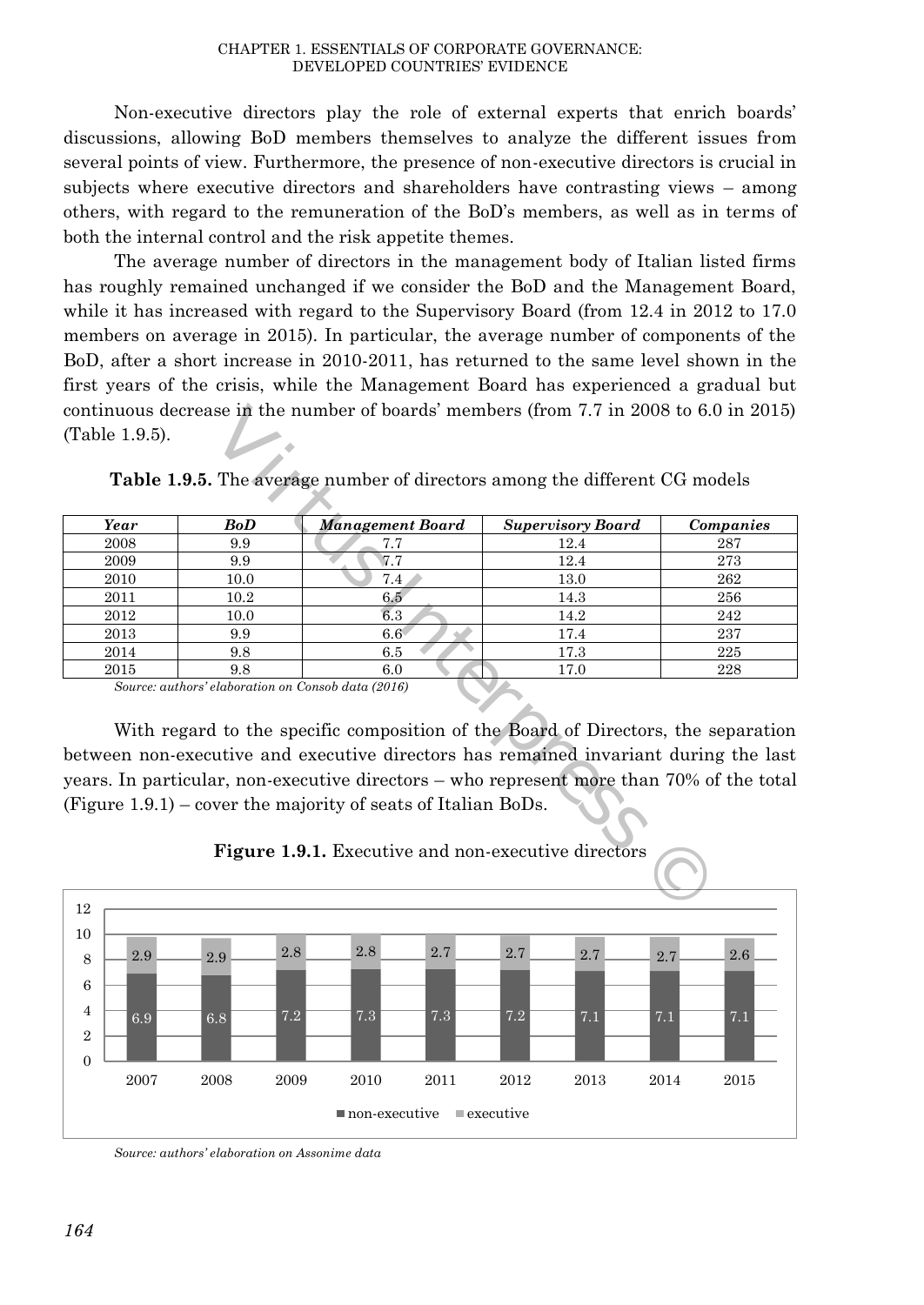### *The Independent Directors*

An important role is played by the independent directors, who are a particular type of non-executive directors with specific characteristics of independence from the company. The Corporate Governance Code defines the independent director as the director that has no relationship with the company or with the subjects that are linked to the company. The Code also prescribes that – with regards to the companies listed in the FTSE MIB – this type of directors should be at least equal to one-third of the total number of the BoD's directors; in any case, the minimum number of independent directors cannot be lower than two. Additionally, the number of the independent directors should allow the creation of the committees, internal to the BoD, as requested by the Code.

The presence of independent directors is most crucial when the company's ownership is fragmented. Indeed, the independent directors should control the executive directors' work and ensure the alignment between the shareholders' objectives and the executive directors' interests. However, in companies where the ownership is more concentrated – even if the problem of the alignment of executive directors and shareholders interest continues to exist – having independent directors is central to ensure that BoD's decisions are not influenced by the ownership.

The evolution in the Italian BoD composition is reported in Figure 1.9.2. During the last years, the presence of independent directors has slightly risen – from an average value of 3.7 in 2007 to 4.1 members in 2015 –, while the average number of total directors has almost remained constant.



**Figure 1.9.2.** The presence of independent directors in the BoD

*Source: authors' elaboration on Assonime data*

# *The Board Diversity*

Since the beginning of the financial turmoil, authorities and researches have focused their attention on the board diversity under several aspects. In 2011, the Italian Parliament defined a new regulation on "gender quotas" in listed companies. Most of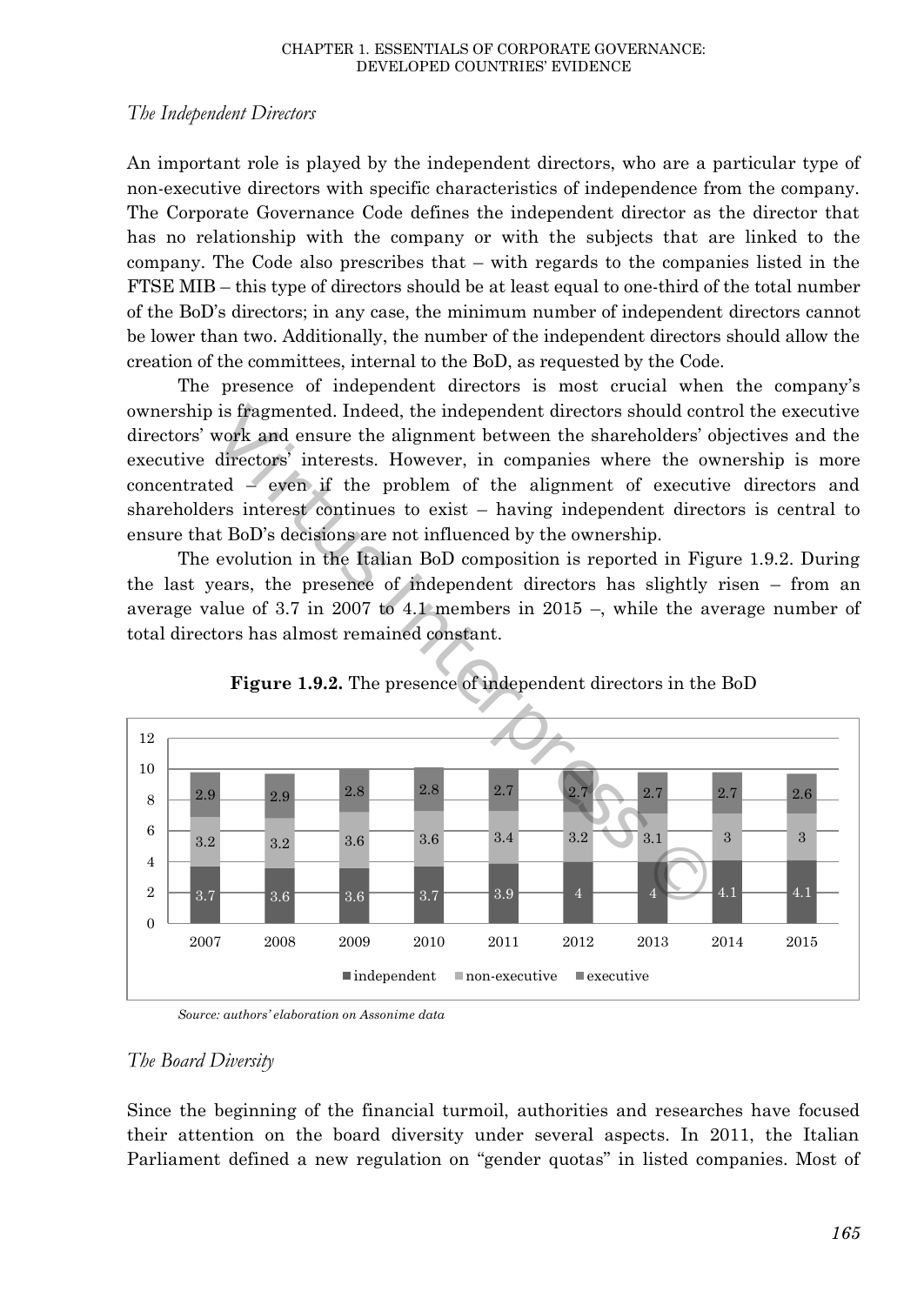these legislative initiatives are based on the idea that the presence of women on boards could significantly affect the quality of the corporate governance system. Many authors have analyzed the issue of gender diversity, notably with regards to the relationship between the presence of women on board and both firms' performance and risk (Adams and Ferreira, 2009; Darmadi, 2011; van Ees et al., 2003; Schwizer et al., 2012; Cucinelli, 2013; Cardi and Lucarelli, 2017). Results underline that the influence of women on firms' performance is ambiguous, whereas their presence on the boards is usually associated to a lower level of risk.

Consob (2016) underlines that the presence of women on boards of directors strongly increased, broking the 30% threshold at the end of June 2016 (corresponding to a total of 683 women); before the issue of the "Pink quotas" Law, women held only 11.6% of board positions (corresponding to a total of 288 women, at the end of 2012). Additionally, before the approval of the "pink quotas" law, less than 52% of listed companies had at least one woman in their BoD. Following the adoption of such law, there has been a growing trend in terms of female presence in the BoDs. So far (data from 2016), women cover at least one seat in 99.1% of Italian listed companies' BoDs (Table 1.9.6).

|             |                                                    | Table 1.9.6. Gender diversity on boards | before the approval of the "pink quotas" law, less than 52% of listed companies had at<br>least one woman in their BoD. Following the adoption of such law, there has been a<br>growing trend in terms of female presence in the BoDs. So far (data from 2016), women<br>cover at least one seat in 99.1% of Italian listed companies' BoDs (Table 1.9.6). |                               |
|-------------|----------------------------------------------------|-----------------------------------------|------------------------------------------------------------------------------------------------------------------------------------------------------------------------------------------------------------------------------------------------------------------------------------------------------------------------------------------------------------|-------------------------------|
| Year        | N. of female                                       | % on total n. of<br>directors           | Firms with at least one<br>woman                                                                                                                                                                                                                                                                                                                           | % on total n. of<br>companies |
| 2008        | 170                                                | 5.9 <sub>°</sub>                        | 126                                                                                                                                                                                                                                                                                                                                                        | 43.8                          |
| 2009        | 173                                                | 6.3                                     | 129                                                                                                                                                                                                                                                                                                                                                        | 46.4                          |
| 2010        | 182                                                | 6.8                                     | 133                                                                                                                                                                                                                                                                                                                                                        | 49.6                          |
| 2011        | 193                                                | 7.4                                     | 135                                                                                                                                                                                                                                                                                                                                                        | 51.7                          |
| 2012        | 288                                                | 11.6                                    | 169                                                                                                                                                                                                                                                                                                                                                        | 66.8                          |
| 2013        | 421                                                | 17.8                                    | 202                                                                                                                                                                                                                                                                                                                                                        | 83.5                          |
| 2014        | 521                                                | 22.7                                    | 217                                                                                                                                                                                                                                                                                                                                                        | 91.9                          |
| 2015        | 622                                                | 27.6                                    | 230                                                                                                                                                                                                                                                                                                                                                        | 98.3                          |
| 2016 (June) | 687                                                | 30.3                                    | 228                                                                                                                                                                                                                                                                                                                                                        | 99.1                          |
|             | Source: authors' elaboration on Consob data (2016) |                                         | With regard to the board diversity, other aspects could be investigated, for<br>example the presence of foreign directors, the age, the education and the background of                                                                                                                                                                                    |                               |
|             |                                                    |                                         | directors. Several studies (Richard, 2000; Fairfax, 2005; Ruigrok et al., 2007; Masulis et                                                                                                                                                                                                                                                                 |                               |
|             |                                                    |                                         | al 2012; Francis et al. 2015; Gottesman and Morey 2015; McGuinnes et al. 2017) find                                                                                                                                                                                                                                                                        |                               |

**Table 1.9.6.** Gender diversity on boards

With regard to the board diversity, other aspects could be investigated, for example the presence of foreign directors, the age, the education and the background of directors. Several studies (Richard, 2000; Fairfax, 2005; Ruigrok et al., 2007; Masulis et al., 2012; Francis et al., 2015; Gottesman and Morey, 2015; McGuinnes et al., 2017) find that the presence of foreign directors, academic professors and, more generally, members with a higher level of education positively affects the firms' performance.

Italian listed companies experienced an increase not only in terms of women on boards, but also with regards to the number of foreign directors (from 5.0% in 2012 to 7.1% in 2015), and to the level of education of the board members (from 15.3% of members with a postgraduate degree to 20.5% in 2015); instead the average age has decreased (from 57.6 to 56.7 years, respectively, in 2012 and 2015). Finally, with regard to the professional background, the majority of directors are managers – although their representativeness has declined over the years. In contrast, the share of consultants has risen from 15.4% in 2012 to 21.2% in 2015. Academics, instead, remain roughly at the same percentage (8.0%).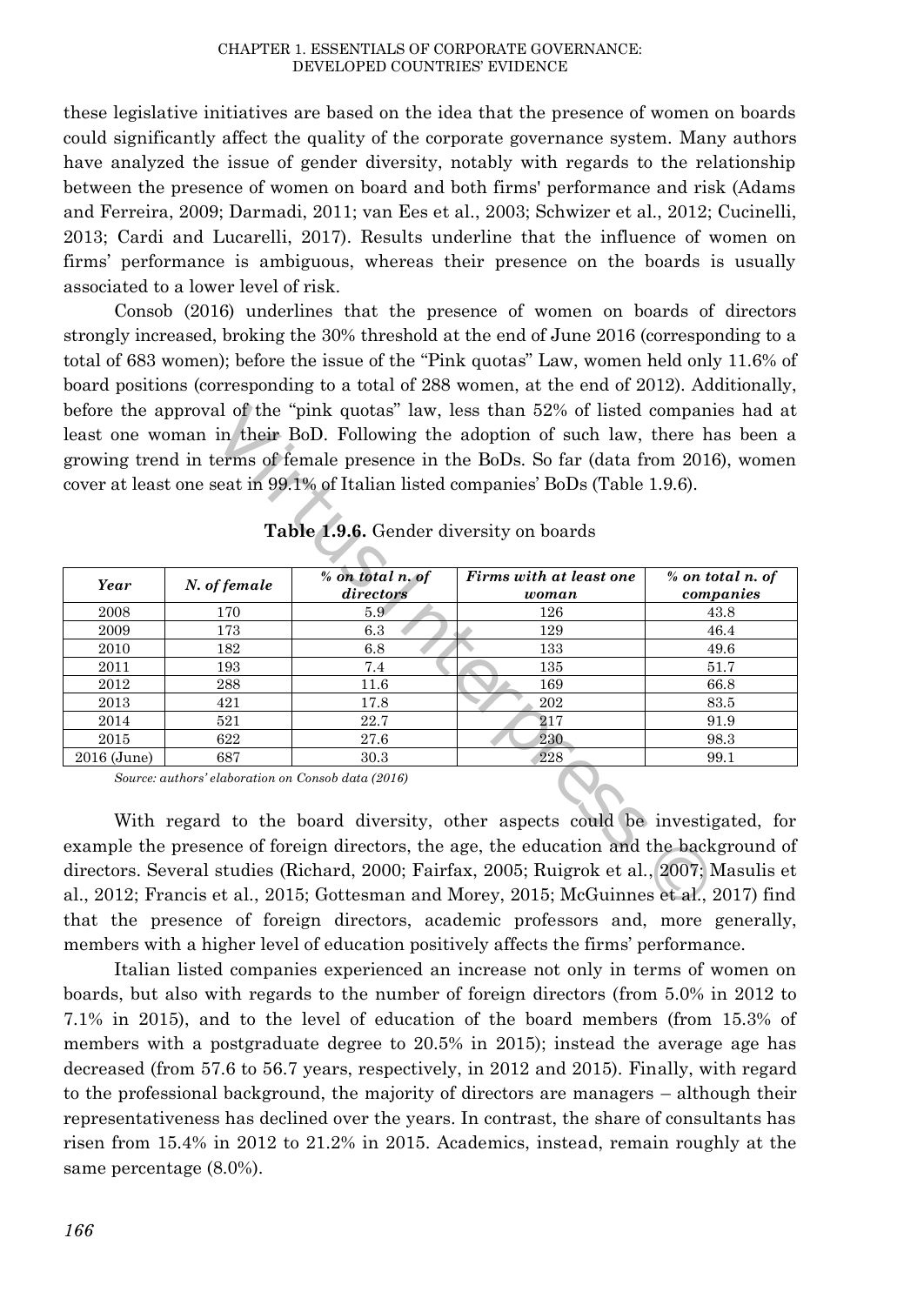These evidences differ between the two groups of male and female. In particular, women on boards are usually more educated and younger than men, and they typically work as academics or consultants/professionals. Surprisingly, the link between directors and family ownership rolled over the years. In 2012, about 25.8% of women directors show a family relationship with the controlling shareholders; whereas such percentage declines to 13.1% in 2015. In contrast, male directors experienced an increase (although modest) in such relationship, passing from 14.9% in 2012 to 16.9% in 2015, thus overcoming the female one (Table 1.9.7).

|               | Year and gender                                                                                                                                                                                                                                                                                                                                          | $%$ of<br>directors | % f. | Av.<br>age | $family^{96}$ | $%$ first<br>degree | % p.d. | $% m$ . | % consultant/<br>professional                                                                                                                                                     | % a. | $\%$<br>other |
|---------------|----------------------------------------------------------------------------------------------------------------------------------------------------------------------------------------------------------------------------------------------------------------------------------------------------------------------------------------------------------|---------------------|------|------------|---------------|---------------------|--------|---------|-----------------------------------------------------------------------------------------------------------------------------------------------------------------------------------|------|---------------|
|               | Directors                                                                                                                                                                                                                                                                                                                                                | 100                 | 5.0  | 57.6       | 16.2          | 84.4                | 15.3   | 76.4    | 15.4                                                                                                                                                                              | 8.0  | 0.2           |
| $^4$ 12       | F                                                                                                                                                                                                                                                                                                                                                        | 11.79               | 5.3  | 50.5       | 25.8          | 82.7                | 20.9   | 68.7    | 17.8                                                                                                                                                                              | 13.2 | 0.4           |
|               | M                                                                                                                                                                                                                                                                                                                                                        | 88.21               | 4.9  | 58.5       | 14.9          | 84.6                | 14.5   | 77.4    | 15.1                                                                                                                                                                              | 7.4  | 0.2           |
|               | Directors                                                                                                                                                                                                                                                                                                                                                | 100                 | 5.7  | 57.3       | 16.3          | 84.9                | 16.5   | 75.0    | 16.4                                                                                                                                                                              | 8.2  | 0.5           |
| $^{\prime}13$ | F                                                                                                                                                                                                                                                                                                                                                        | 17.88               | 7.0  | 50.2       | 18.2          | 86.8                | 23.2   | 63.4    | 23.4                                                                                                                                                                              | 12.8 | 0.5           |
|               | М                                                                                                                                                                                                                                                                                                                                                        | 82.12               | 5.4  | 58.9       | 15.9          | 84.5                | 15.0   | 77.5    | 14.9                                                                                                                                                                              | 7.2  | 0.5           |
|               | Directors                                                                                                                                                                                                                                                                                                                                                | 100                 | 6.0  | 57.0       | 16.2          | 84.8                | 18.0   | 72.9    | 18.6                                                                                                                                                                              | 8.0  | 0.5           |
| '14           | F                                                                                                                                                                                                                                                                                                                                                        | 22.70               | 6.3  | 50.7       | 14.8          | 87.2                | 26.0   | 59.4    | 29.0                                                                                                                                                                              | 11.0 | 0.6           |
|               | M                                                                                                                                                                                                                                                                                                                                                        | 77.30               | 5.9  | 58.9       | 16.6          | 84.1                | 15.6   | 76.8    | 15.5                                                                                                                                                                              | 7.1  | 0.5           |
|               | Directors                                                                                                                                                                                                                                                                                                                                                | 100                 | 7.1  | 56.7       | 15.8          | 85.6                | 20.5   | 70.3    | 21.2                                                                                                                                                                              | 8.0  | 0.5           |
| $^{\prime}15$ | F                                                                                                                                                                                                                                                                                                                                                        | 27.77               | 7.5  | 50.9       | 13.1          | 88.5                | 29.7   | 54.1    | 33.2                                                                                                                                                                              | 12.2 | 0.5           |
|               | M                                                                                                                                                                                                                                                                                                                                                        | 72.23               | 7.0  | 58.9       | 16.9          | 84.5                | 16.7   | 76.5    | 16.6                                                                                                                                                                              | 6.4  | 0.6           |
|               | Source: authors' elaboration on Consob data <sup>97</sup><br>Note: f. – foreigners; p.d. – postgraduate degree; m. – managers; a. – academic<br>The Internal Committees                                                                                                                                                                                  |                     |      |            |               |                     |        |         |                                                                                                                                                                                   |      |               |
|               |                                                                                                                                                                                                                                                                                                                                                          |                     |      |            |               |                     |        |         | In order to improve the efficiency and efficacy of the BoD, specific committees with the<br>proposal and advisory functions can be defined. They can also have crucial roles when |      |               |
|               | treating sensitive issues, thus helping the BoD in performing its duties.<br>The most common committees are i) the nomination committee; ii) the                                                                                                                                                                                                         |                     |      |            |               |                     |        |         |                                                                                                                                                                                   |      |               |
|               | remuneration committee, and iii) the internal control committee. The Corporate<br>Governance Code regulates this topic with a series of articles that, however, leaves<br>companies with a discrete level of freedom. In fact, the BoD may decide to define three<br>different committees, one for each function, or, alternatively, it may create fewer |                     |      |            |               |                     |        |         |                                                                                                                                                                                   |      |               |

**Table 1.9.7.** The board diversity

#### *The Internal Committees*

l

The most common committees are i) the nomination committee; ii) the remuneration committee, and iii) the internal control committee. The Corporate Governance Code regulates this topic with a series of articles that, however, leaves companies with a discrete level of freedom. In fact, the BoD may decide to define three different committees, one for each function, or, alternatively, it may create fewer committees and group some functions within the same committee. If the BoD decides not to form one of the three committees (and in particular the internal control committee), it must explain the reasons in a specific relation. However, among the 47 firms that did not define the three committees, only 34 of them provided an explanation in 2015. The Corporate Governance Code, in the last version of 2015, defines a new committee dedicated to the supervision of the sustainability related to the enterprise activity and its interaction with the stakeholders.

Each committee usually includes at least three members. However, if the number of directors in the BoD is less than eight, just two members may form the committees.

<sup>&</sup>lt;sup>96</sup> Family refers to the number of directors linked through a family connection to the controlling shareholder.

<sup>&</sup>lt;sup>97</sup> Data referred to this table are available only from 2012 until 2015.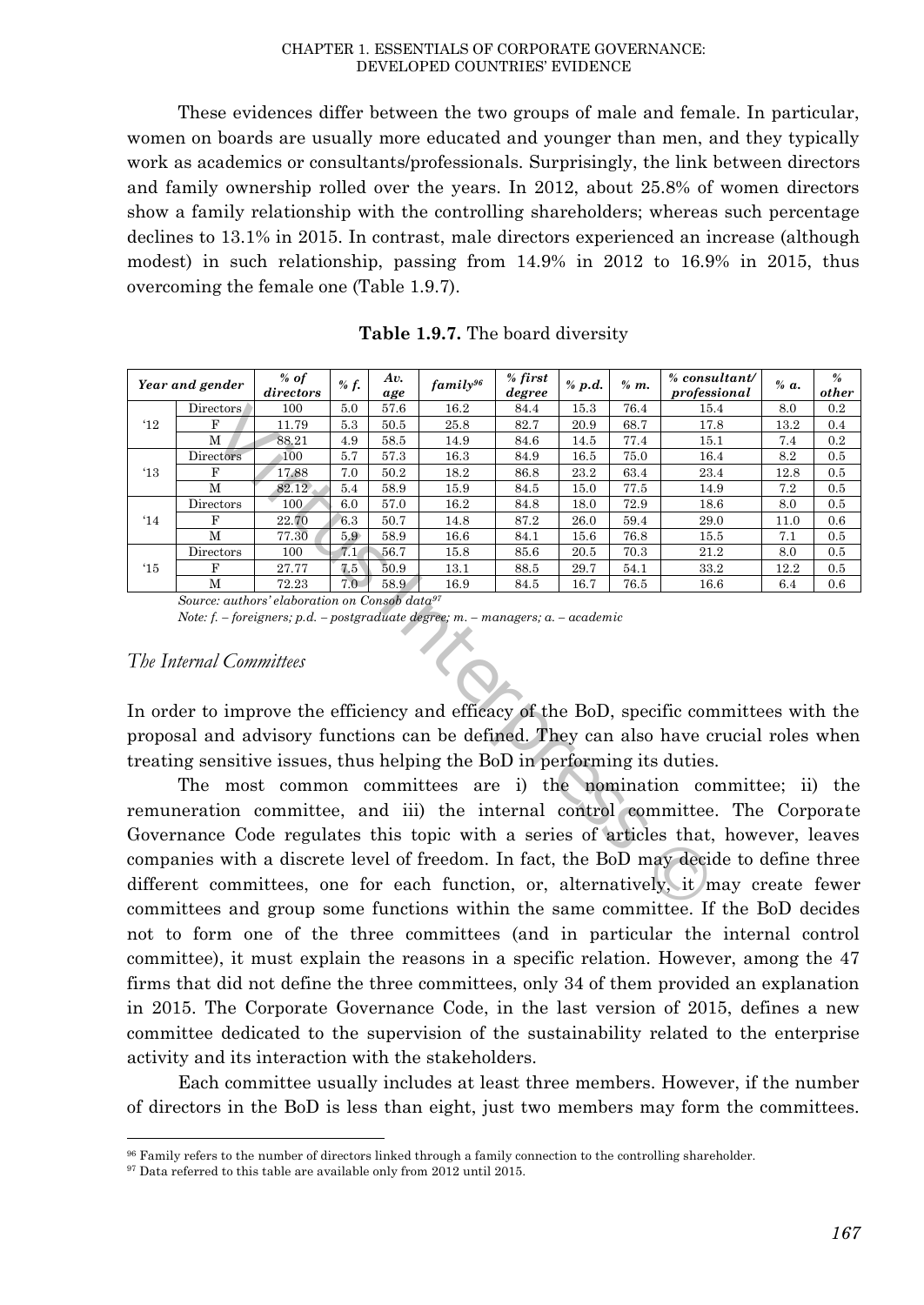The internal control and the remuneration committee should be formed by independent directors or, at least, be led by an independent president – according to the CG Code prescriptions.

In the last decade, the number of internal committees in the BoD of Italian listed companies has increased. Firms adopting the remuneration committee in 2008 were about 80% of the whole listed companies; such share increased to 90% in 2015. With regard to the nomination committee, the percentage has increased from 20.3% in 2011 to 53.9% in 2015. In most of the cases, the members of this committee are independent directors and the president is usually a non-executive director, in line with the Code's recommendations. Finally, referring to the internal control and risk management committee, firms adopting this committee rose from 89% in 2011 to 93% in 2015. As shown in Table 1.9.8, the internal control committee is the most widespread one.

|      | <b>Table 1.9.8.</b> The committees inside the BoD of Italian listed firms                                                                                                     |               |                  |                                                                                           |                            |               |  |  |  |
|------|-------------------------------------------------------------------------------------------------------------------------------------------------------------------------------|---------------|------------------|-------------------------------------------------------------------------------------------|----------------------------|---------------|--|--|--|
|      | <b>Remuneration committee</b>                                                                                                                                                 |               |                  | Nomination committee                                                                      | Internal control committee |               |  |  |  |
| Year | n. of firms                                                                                                                                                                   | weight $(\%)$ | n. of firms      | weight $(\%)$                                                                             | n. of firms                | weight $(\%)$ |  |  |  |
| 2008 | 234                                                                                                                                                                           | 80.4          |                  |                                                                                           |                            |               |  |  |  |
| 2009 | 229                                                                                                                                                                           | 82.1          |                  |                                                                                           |                            |               |  |  |  |
| 2010 | 229                                                                                                                                                                           | 84.2          | 43               | 15.8                                                                                      | 240                        | 88.2          |  |  |  |
| 2011 | 225                                                                                                                                                                           | 87.9          | 52               | 20.3                                                                                      | 228                        | 89.0          |  |  |  |
| 2012 | 215                                                                                                                                                                           | 88.8          | 95               | 39.2                                                                                      | 220                        | 90.9          |  |  |  |
| 2013 | 210                                                                                                                                                                           | 88.6          | 112              | 47.2                                                                                      | 216                        | 91.1          |  |  |  |
| 2014 | 200                                                                                                                                                                           | 88.8          | $\overline{1}14$ | 50.6                                                                                      | 206                        | 91.5          |  |  |  |
| 2015 | 204                                                                                                                                                                           | 89.5          | 123              | 53.9                                                                                      | 212                        | 93.0          |  |  |  |
|      | Source: Authors' elaboration based on Consob's data <sup>98</sup><br>1.9.5. The Remuneration System                                                                           |               |                  |                                                                                           |                            |               |  |  |  |
|      |                                                                                                                                                                               |               |                  | During the last decades, many authors have analysed the relationship between the BoD      |                            |               |  |  |  |
|      |                                                                                                                                                                               |               |                  | remuneration policy and the firms' performance (inter alia, Mallin et al., 2015; Melis et |                            |               |  |  |  |
|      | al., 2015; Provasi and Riva, 2015). Empirical evidence shows the existence of a<br>significant relationship between the two variables. Additionally, the topic related to the |               |                  |                                                                                           |                            |               |  |  |  |
|      |                                                                                                                                                                               |               |                  | remuneration policy has become a crucial issue for financial authorities.                 |                            |               |  |  |  |
|      |                                                                                                                                                                               |               |                  | The Corporate Governance Code devotes a specific article to this theme. Setting a         |                            |               |  |  |  |

**Table 1.9.8.** The committees inside the BoD of Italian listed firms

# **1.9.5. The Remuneration System**

The Corporate Governance Code devotes a specific article to this theme. Setting a given level of remuneration allows the company to attract, maintain and motivate people with high professional and management skills.

With regard to the executive directors and directors with strategic role, their remuneration should be aligned to the shareholders' objectives – in order to avoid issues like conflict of interests –, in a long term perspective.

Usually, a remuneration committee composed by independent directors is defined inside the Board of Directors. The role of this committee is to propose a remuneration policy for the Board's members. However, it is up to the Board to define the remunerations of directors and managers with strategic roles.

 $\overline{a}$ 

<sup>98</sup> Data refer to nomination and internal committees are available only from 2011.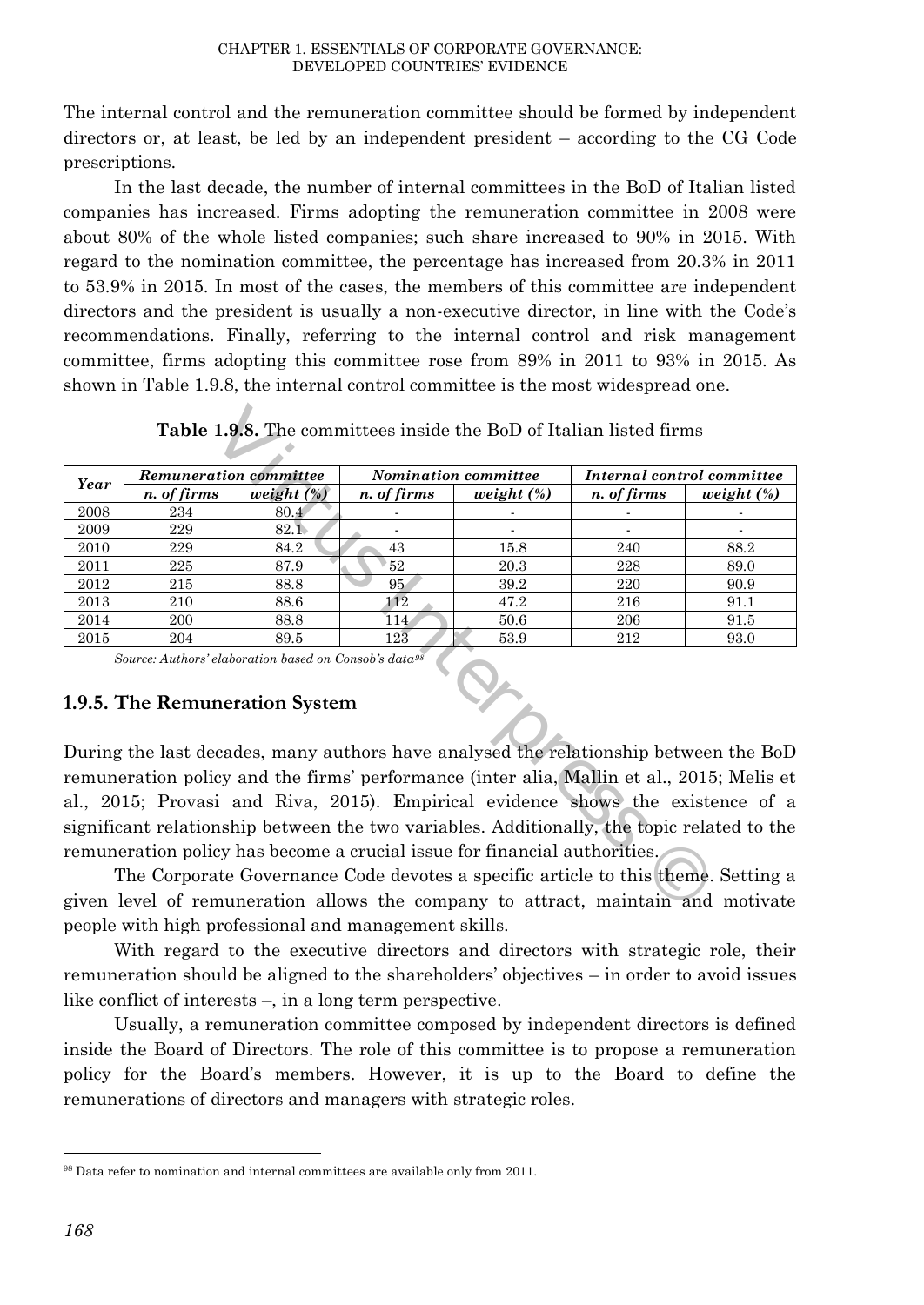The remuneration of executive directors can be formed by a fix and a variable component, where the former should be sufficient to remunerate the director in case the annual tasks are not achieved. With regard to non-executive directors, they receive a remuneration that is not linked to the economic results and they do not receive company's stocks as remuneration unless the shareholders vote in this sense and motivate the reason for such a decision.

In the last years, the average remuneration, paid to the BoD members, has increased from 235.000 to 244.000 euro. However, as shown in Table 1.9.9, the average remuneration changes on the basis of the role covered. The Chief Executive Officer receives the highest remuneration. His compensation shows a positive trend during the observed period, reaching almost one million euro. The second highest remuneration is paid to the President, when he is executive, with an average value equal to 623.000 euros in 2015.

| euros in $2015.$ $\,$ |                                                       |            |                          |                        |                                                                                                                                                                             |                          |
|-----------------------|-------------------------------------------------------|------------|--------------------------|------------------------|-----------------------------------------------------------------------------------------------------------------------------------------------------------------------------|--------------------------|
|                       |                                                       |            |                          |                        | <b>Table 1.9.9.</b> Remuneration policy (data in thousands of euro)                                                                                                         |                          |
|                       |                                                       |            |                          |                        |                                                                                                                                                                             |                          |
| Year                  | Remuneration<br>non-equity                            | <b>CEO</b> | President<br>(executive) | Executive<br>directors | Non-executive<br>directors                                                                                                                                                  | Independent<br>directors |
| 2008                  | 235                                                   | 727        | 579                      | 367                    | 75                                                                                                                                                                          | 53                       |
| 2009                  | 219                                                   | 672        | 555                      | 340                    | 83                                                                                                                                                                          | 51                       |
| 2010                  | 226                                                   | 791        | 513                      | 404                    | 74                                                                                                                                                                          | 55                       |
| 2011                  | 233                                                   | 824        | 596                      | 434                    | 79                                                                                                                                                                          | 55                       |
| 2012                  | 225                                                   | 768        | 482                      | 448                    | 73                                                                                                                                                                          | 55                       |
| 2013                  | 229                                                   | 846        | 491                      | 499                    | 76                                                                                                                                                                          | 54                       |
| 2014                  | 230                                                   | 843        | 585                      | 589                    | 67                                                                                                                                                                          | 52                       |
| 2015                  | 244                                                   | 979        | 623                      | 392                    | 67                                                                                                                                                                          | 55                       |
|                       | Souce: Authors' elaboration based on Assonime's data. |            |                          |                        | With regard to the directors (executive, non-executive, or independent), we can                                                                                             |                          |
|                       |                                                       |            |                          |                        | observe a great difference in terms of compensations. Executive directors experienced an                                                                                    |                          |
|                       |                                                       |            |                          |                        | increase in the average remuneration during the analysed period – from 367.000 in<br>2008 to 499.000 in 2013 and then back to 392.000 in $2015-$ , whereas the remuneration |                          |
|                       |                                                       |            |                          |                        | of non-executive and independent directors remained almost constant, around 74.000                                                                                          |                          |
|                       |                                                       |            |                          |                        | and 55.000 euros, respectively. One of the reasons that explain the difference between                                                                                      |                          |
|                       |                                                       |            |                          |                        | the compensation of executives and non-executives is linked to the remuneration                                                                                             |                          |
|                       |                                                       |            |                          |                        | structure Indeed with regard to the executive directors their compensation largely                                                                                          |                          |

**Table 1.9.9.** Remuneration policy (data in thousands of euro)

With regard to the directors (executive, non-executive, or independent), we can observe a great difference in terms of compensations. Executive directors experienced an increase in the average remuneration during the analysed period – from 367.000 in 2008 to 499.000 in 2013 and then back to 392.000 in 2015 –, whereas the remuneration of non-executive and independent directors remained almost constant, around 74.000 and 55.000 euros, respectively. One of the reasons that explain the difference between the compensation of executives and non-executives is linked to the remuneration structure. Indeed, with regard to the executive directors, their compensation largely depends on performance-related elements (16%), whereas the remuneration of nonexecutive directors (and independent ones) is usually based on fix components only.

#### **1.9.6. Shareholders' Rights and Corporate Governance**

One of the most common problems characterizing joint-stock companies is the one concerning the agency theory, namely the conflict of interest between principal and agent (i.e., between managers and shareholders, in this specific case). In fact, managers act as the agent for the shareholders (principals) under the assumption that managers work in order to maximize the shareholders' value. However – and this is what the conflict is about – such aim is not always pursued. Therefore, monitoring the activity of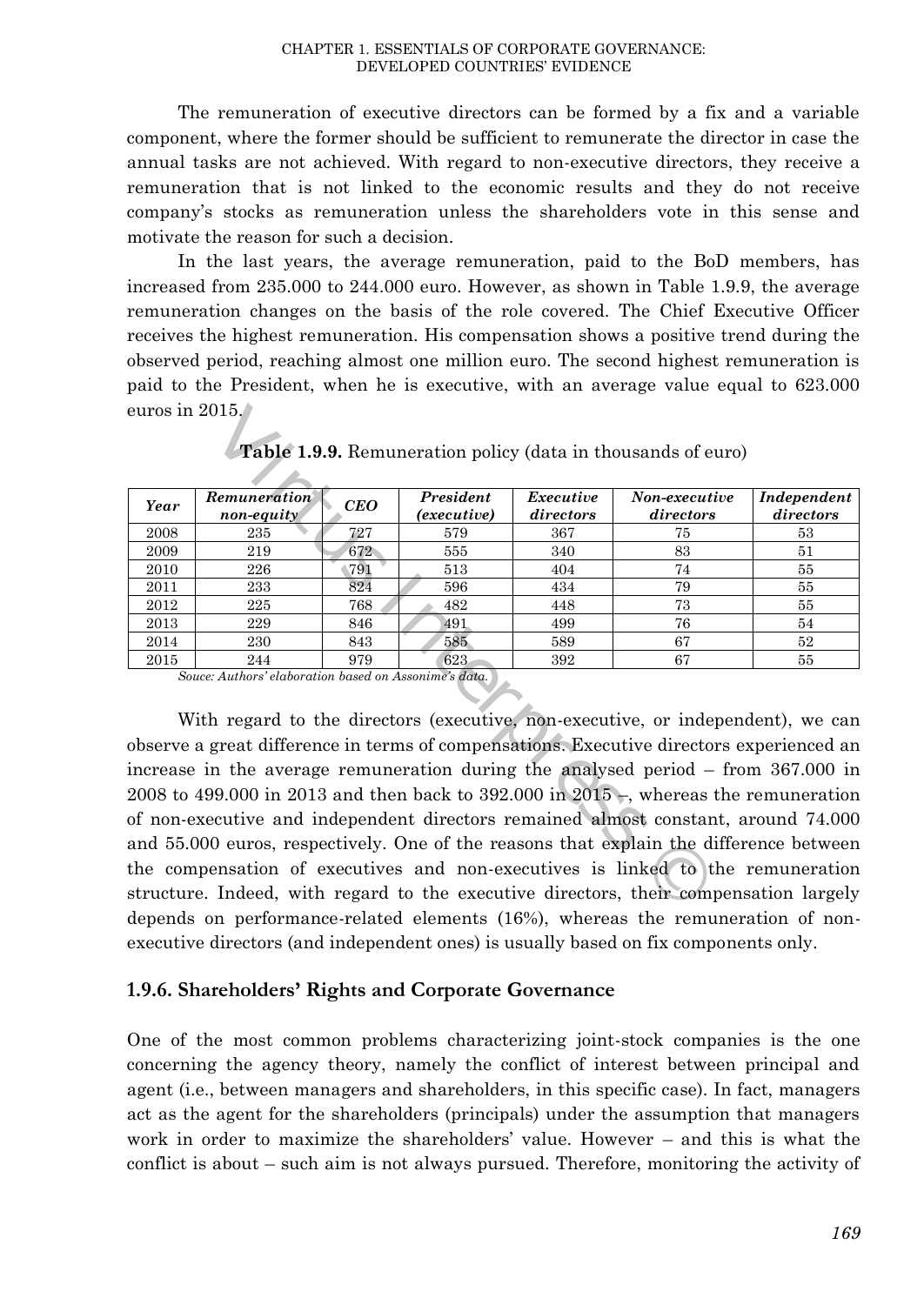managers becomes crucial for shareholders. In order to minimize the issue of the conflict of interest, a series of shareholders' rights have been defined.

Two main categories of shareholders' rights are provided:

- Patrimonial rights:
- Administrative rights.

Patrimonial rights include, among others, the right to receive dividends; the right to be attributed a proportional part of the firm's assets when the company is wound up (provided that the assets are greater than liabilities)99; pre-emptive rights whether the company decides to issue new stocks; and, finally, the right to withdraw from the company.

As regards the administrative rights, we can mention the right to participate and vote in general meetings, and the right to receive the information about the company and its conduction. Indeed, the administrative rights are those that allow shareholders to control the management activity.

With regard to the specific power that shareholders have against Corporate Governance, in Italy the law allows shareholders to define, modify and resolve the board of directors. The initial directors are appointed via bye-laws (Civil Code, art. 2328) and, after the first appointment, the subsequent directors are voted by the general meeting100. If shareholders want, they can – with just cause – remove and change directors.

However, as joint-stock companies can issue different types of stocks, the rights incorporated to the stocks may differ. Indeed, companies might attract investors by improving the patrimonial rights while reducing the administrative ones or vice versa. In all cases, there are some rights that cannot be eliminated, such as the right to receive the dividends. Examples of particular types of shares are privilege shares that incorporate an advantage during the distribution of dividends; shares with limited administrative rights, for instance, "saving shares" that do not offer voting rights; shares in favour of employees, for example, stock options. 1. Indeed, the administrative rights are those that allow shagement activity.<br>
In the specific power that shareholders have against<br>
ally the law allows shareholders to define, modify and resolve<br>
mitial directors are appo

Finally, the relationship between Corporate Governance and shareholders of Italian listed companies is treated also in the CG code (Art. 9). In particular, the Code asks the board of directors to increase the participation of shareholders to the general meetings and to ease the exercise of shareholders' rights. Indeed, the BoD has to do its best in order to reduce the difficulties and the costs to participate at general meetings, and has to favour as well the exercise of the right to vote (with regards, for instance, to the place, the date and the time when holding the meeting).

# **1.9.7. Corporate Governance and Social Responsibility of Italian Listed Companies**

The issue of Corporate Social Responsibility (CSR) has received particular attention by researchers and policy makers in the last decades. The CSR can be defined as the sense

 $\overline{a}$ 

<sup>99</sup> This right has a value only if, at the time of closure of the company and after the payment of the total liabilities, some assets remain available for the division among shareholders.

<sup>&</sup>lt;sup>100</sup> It is a meeting open to all shareholders of the company, where shareholders and the management discuss the company's activities and take the most important decisions.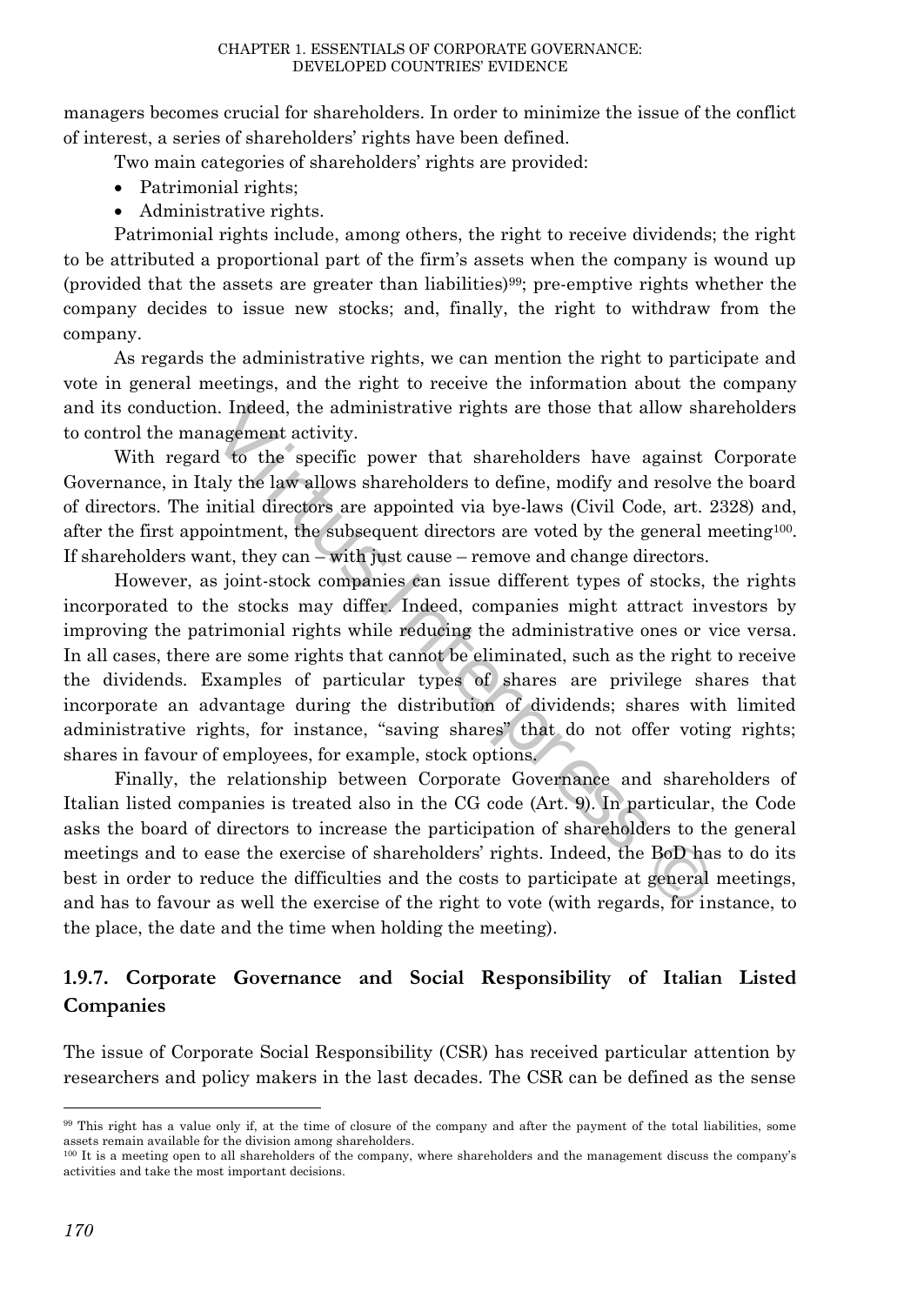of responsibility that a firm has towards the community and the environment in which it operates. The European vision of CSR's is characterized by two main concepts: on one hand, the close relationship between competitiveness, social cohesion and the development of knowledge among companies and, on the other hand, the belief of a strong interaction between CSR and sustainable development (ISFOL, 2013). The CSR's principles are based on the fact that a firm should achieve not only performance goals, but also social and environmental objectives. Indeed, the firm should create value not only for its shareholders, but also for all stakeholders. In particular, the firm should be committed to sustaining the territory where it operates and the social context related to it.

During the last years, in Italy, the CSR has been developed more systematically and with greater attention. The Ministry of Labor and Social Policies and the Ministry of the Economic Development have worked hard to develop the Corporate Social Responsibility at the national level. Many associations (Associazione Bancaria Italiana, Italian Chambres of Commerce, Confindustria, and also many universities) have played an important role in the dissemination of the CSR principles among financial and nonfinancial firms.

The Annual report published by the "Osservatoio Socialis"<sup>101</sup> shows that 2016 has been an excellent year for the CSR in Italy. Indeed, in the last year, 80% of Italian companies declared their commitment in the CSR initiatives. This data is the highest in the last fifteen years. The Corporate Social Responsibility is transforming from an accessory tool to essential value for firms. Furthermore, starting from January 2017, firms with more than 500 employees must publish, in addition to the economic and financial results, also the performances linked to social, gender, human rights and anticorruption policies – in line with the EU Directive 95/2014. Results of the annual survey on CSR show that the majority of companies invest in CSR initiatives, and that the two main aims pursued by companies are the improvement of the firm's reputation and the sustainable development. ility at the national level. Many associations (Associazione lambres of Commerce, Confindustria, and also many universent role in the dissemination of the CSR principles among i<br>trms.<br>Annual report published by the "Osserv

Corporate Governance and Corporate Social Responsibility may, at first glance, be perceived as contrasting areas. While the former aims at maximizing the firm's profit, the latter points at boosting the benefits for the external stakeholder. The main objective of managers is to maximize the firm's value in line with the shareholders' goals. A possible increase in stakeholders' value usually occurs at the expense of shareholder value maximization. However, a sound Corporate Governance should maximize the value of both shareholders and stakeholders. The Code of CG underlines this aspect and emphasizes the importance of a sustainable development as a requirement for risks' minimization and firms' value creation, which are the first goals that the CG should achieve.

Italian listed firms have long since integrated the theme of CSR in their agenda. Molteni et al. (2013) analyse the CSR in the Italian listed firms. Authors underline that 70% of the observed companies offers a clear definition of CSR in its report, more than half is engaged in defining specific themes of CSR, 49.9% verifies periodically the CSR progress in its company, about two BoD out of three are periodically updated on the

 $\overline{\phantom{a}}$ 

<sup>101</sup> Osservatorio Socialis is an Italian newspaper that is specialized in Corporate Social Responsibility.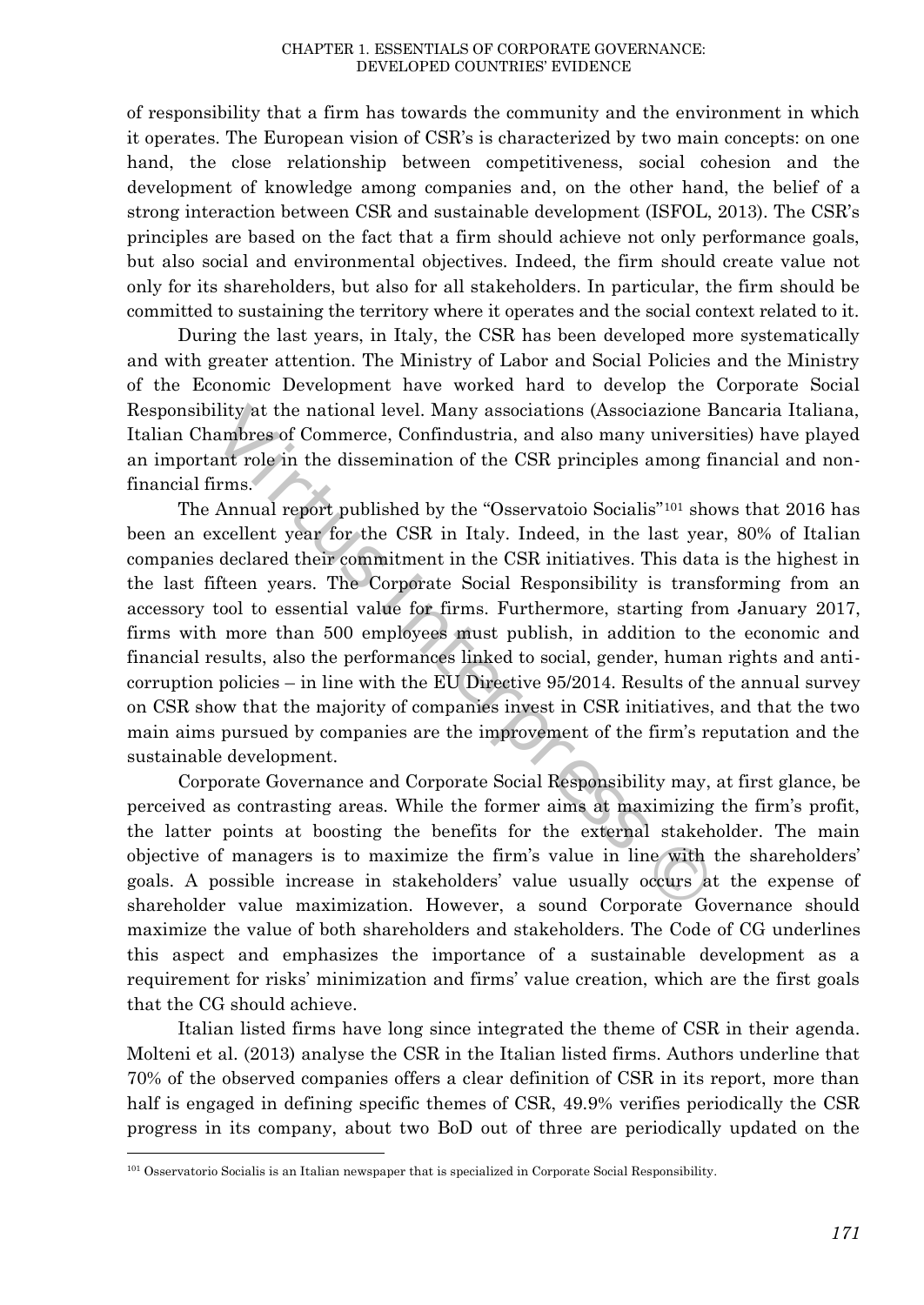social and environmental risks linked to the firms' activity, and one every four firms links part of the remuneration to the socio-environmental performance.

It is worth mentioning that researchers have identified four different type of behaviour in terms of a company's attitude towards the CSR. In one case, the BoD is interested in the CSR topics and uses a collegial approach. The directors' competences are assessed and there is the CSR manager. In the second case, the BoD is interested in CSR themes, but there are specific committees that work with CSR manager. In the third group, the BoD is interested in CSR themes that refer only to the risk management, and also in this case there is a CSR manager. Finally, in the fourth case the BoD is engaged in CSR themes only for the strategic definition and it is not interested in the monitoring of the development of social and environmental thematic; furthermore, firms adopting such approach do not have a CSR manager. Results confirm that in the last years the CSR has become an important issue for Italian listed companies and the BoD is the body that defines the strategic guidelines and objectives regarding the social and environmental activities.

# **1.9.8. Corporate Governance and Performance**

In this section of the chapter, we provide a brief review of the most recent papers that have investigated how corporate governance may impact on firms' performance.

The first study we examine is the one by Rossi et al. (2015). The authors explore whether the quality of corporate governance – measured via a Corporate Governance Quality Index  $(CGQI)$  – affects the performance – proxied either by a Tobin's Q or a ROE and ROA – of Italian listed companies during the financial crisis. Their study is of a cross-sectional nature and based on data from the fiscal year 2012. They observe that good Corporate Governance exerts a positive effect on the performance of firms.

Minichilli et al. (2016), instead, compare the performance (measured, alternatively, as ROA or ROE) of family and non-family listed companies in Italy. More specifically, their investigation is based on a wide dataset covering the years 2002-2012. This allows the authors to explore for differences in firms' performance during pre- and post-crisis periods. Overall, they find that family-controlled companies show better performances during the crisis. years the CSR has become an important issue for Itale BoD is the body that defines the strategic guidelines and al and environmental activities.<br>
Governance and Performance<br>
the chapter, we provide a brief review of the m

It is also worthy of note that, following the adoption of the so-called "Pink quotas" Law, there has been a growing literature on the existence of a possible correlation between gender diversity and performance (proxied either via accounting or market measures). Among the studies that employ the formers, Di Donato et al. (2016) – analysing a sample of Italian listed companies, excluding firms in the financial industry, during the years 2011-2013 – find that the increase of women on boards is negatively correlated with the firm's performance (as proxied by ROA). Similarly, Cardi and Lucarelli (2017) – analysing the boards of 83 IPOs listed on the Italian stock exchange across the years 2004-2014 – observe that higher profitability is associated to lower female participation in the Board of Directors (BoD). In contrast, considering the studies that employ the latters, we find that Gordini and Rancati (2017) – using data on Italian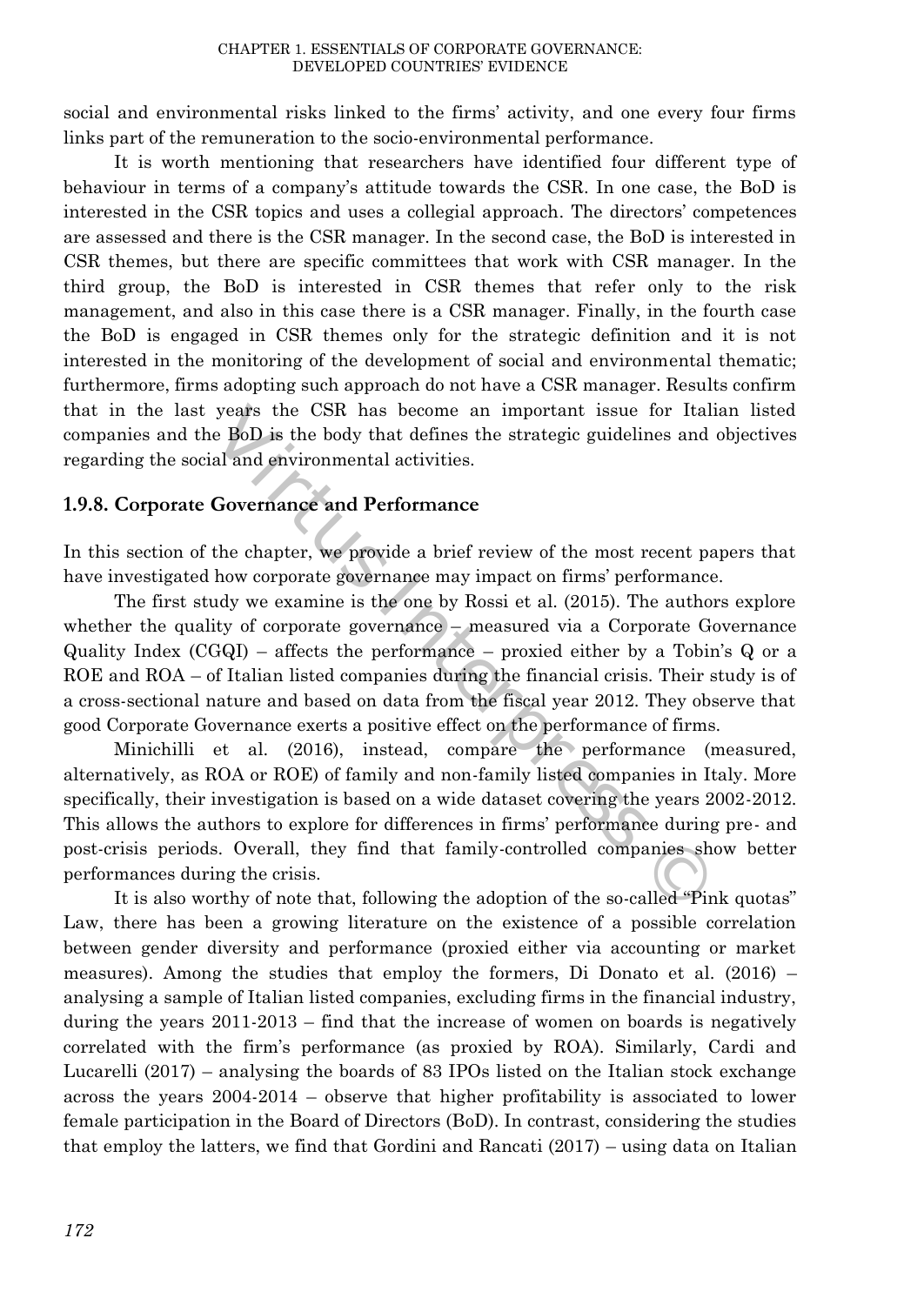listed companies during the years 2011-2014 – observe a positive correlation between gender diversity and Tobin's Q.

Other studies have also investigated the effects of gender diversity on some operating performance regarding the BoD. For instance, Schwizer et al. (2012) – based on a sample of 237 listed companies throughout the years 2007-2009 – observe that the presence of women on boards is positively correlated to the monitoring activity, as well as to the frequency of the audit committee meetings.

Overall, we observe that the presence of women on boards has not a clear and precise effect on the various dimensions of the firm's performance. Hence, we are not able to definitely conclude that the Italian "Pink quotas" law has generated a positive effect on companies.

### **1.9.9. Conclusion**

The functioning of the Corporate Governance system in Italy has attracted the interest of regulators and researchers in the last ten years – a period characterized by a long-lasting crisis. The financial turmoil, indeed, highlighted the importance of adopting best practice policies – at the corporate level – in order to improve the efficiency of the governance structures and, thus, the company's management and reputation. iclusion<br>
ioning of the Corporate Governance system in Italy has attr<br>
ors and researchers in the last ten years – a period cl<br>
gg crisis. The financial turmoil, indeed, highlighted the impo<br>
ice policies – at the corporat

Our chapter has focused on the main changes that characterized the Italian Corporate Governance system during the last ten years. Although SMEs represent the backbone of the Italian economy, we have dedicated our study only on listed companies. We mainly did so because the majority of CG reforms were especially addressed to them.

Data provided by Consob highlight that the number of listed companies has smoothly decreased in the last ten years, due to a surge in M&As and in the number of delisting.

In Italy, the most widespread CG model is the traditional one. Indeed, out of 234 listed companies, 228 employ the traditional model, 4 use the two-tier model, and only 2 adopt the single-tier design.

The members forming the Board of Directors belong to two main categories, that is executive and non-executive directors. Moreover, among the latters, there is a share of independent directors. As we observed, the average number of non-executive and independent directors has increased throughout the years, whereas executive directors have marginally decreased.

With regard to the gender diversity characterizing the BoD, thanks to the "Pink quotas" law, the number of female directors in Italian listed companies has strongly increased, namely from 5.9% in 2007 to 30.3% in 2016. Several authors believe that a greater share of women on boards generates a positive impact on the firms' performance, whereas it negatively affects the risk appetite.

Referring to the directors' compensation, data show an increase, through time, in the remuneration of all components of the BoD (both executive and non-executive). However, executive directors experienced a greater increase in their compensation compared to non-executive peers. As regards the formers, such rise is explained by an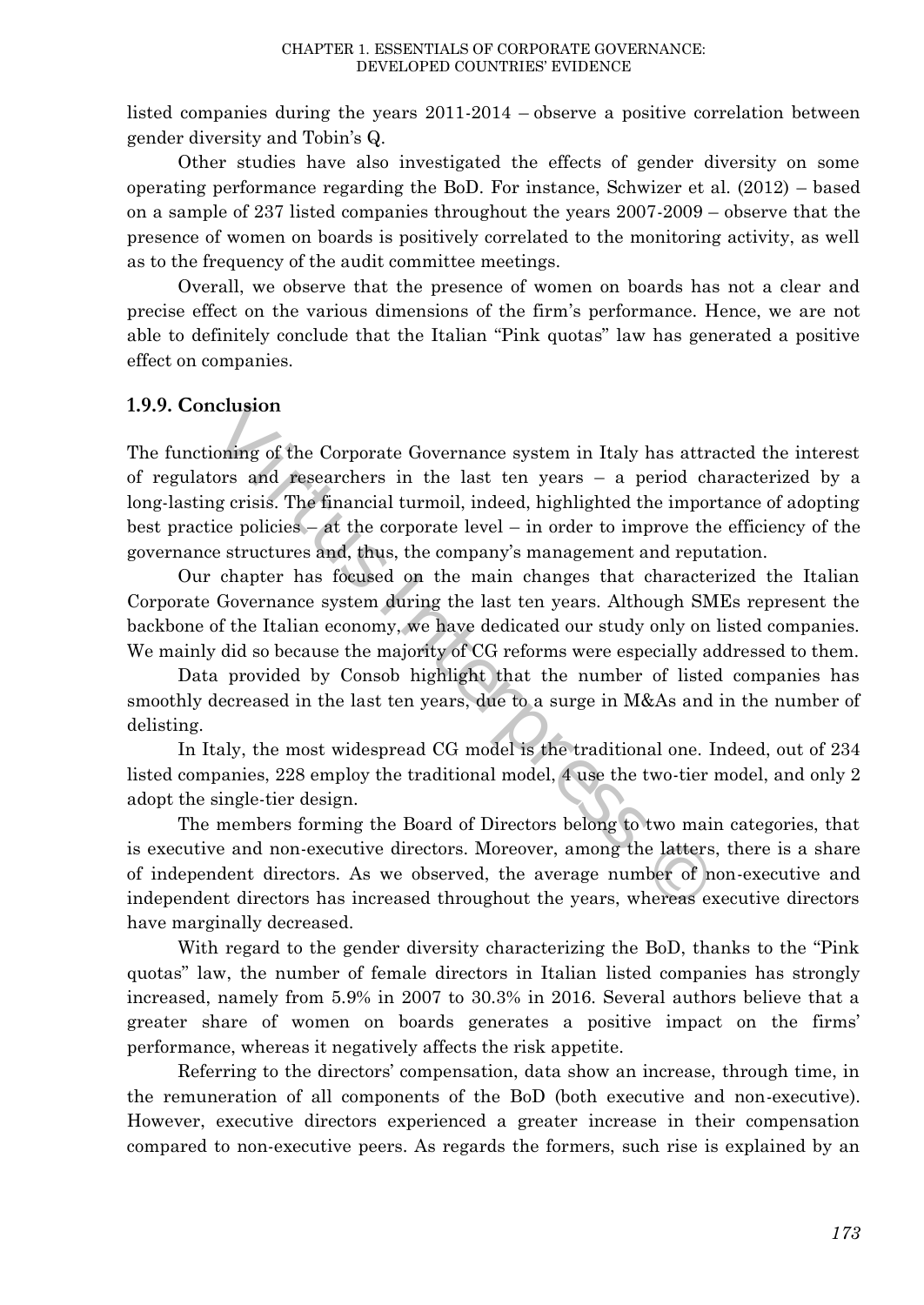increase in both the fix component and in the performance-related elements; whereas the growth in non-executive directors' remuneration is associated with the increase in the fix component only.

Finally, concerning the attention to the social environment, 2016 was the Corporate Social Responsibility year. Indeed, at the end of 2016, 80% of Italian companies declared their commitment to CSR initiatives. This data is the highest in the last fifteen years. Indeed, there has been a change in the view of the Corporate Social Responsibility that is now felt as a value for the companies rather than a simple accessory tool.

Overall, we can conclude that the Corporate Governance of Italian listed firms has notably improved throughout the crisis years. The compliance with the several guidelines and laws issued by Regulators and Authorities has also led to an enhancement in the composition of the BoD and its internal committees. Finally, the increased attention in terms of social responsibility highlights the still-growing interest of the companies towards a wider share of stakeholders and the whole environment more generally. in in terms of social responsibility highlights the still-grown<br>
towards a wider share of stakeholders and the whole en<br>
Ferreira, D. (2009), Women in the boardroom and their impact on<br>
ance. Journal of Financial Economic

# **References**

- 1. Adams, R., & Ferreira, D. (2009). Women in the boardroom and their impact on governance and performance. *Journal of Financial Economics*, *94(2),* 291-309. https://doi.org /10.1016/ j.jfineco.2008.10.007
- 2. Assonime (various years). *La corporate governance in Italia: Autodisciplina, remunerazioni e comply or explain.* Annual Report.
- 3. Brogi, M. (2016). *Corporate Governance*. Milano, Italy: EGEA.
- 4. Cardi, C., & Lucarelli, C. (2017). Board gender diversity in Italian IPOs. *Bancaria, 1,* 18-36.
- 5. Comitato per la Corporate Governance (2015). *3° Rapporto sull'applicazione del Codice di Autodisciplina.*
- 6. Comitato per la Corporate Governance delle società quaotate (1999 and subsequent versions). Codice di Autodisciplina Borsa Italiana Spa.
- 7. Consob (various years). *Report on corporate governance of Italian listed companies.* Annual Report.
- 8. Cucinelli, D. (2013). The impact of board diversity on operating performance and firm risk: Evidence from the Italian market. *Corporate Ownership & Control Journal*, *10(2),* 91-103. <https://doi.org/10.22495/cocv10i2art7>
- 9. Darmadi S. (2011). Board diversity and firm performance: The Indonesian evidence. *Corporate Ownership and Control Journal*, *8(2-4),* 450-466.
- 10. Di Donato, F., Panaro, D., & Trucco, S. (2016). Board gender diversity, network and firms' performance in the Italian listed companies*. International Journal of Business and Management, 11(10),* 332-342[. https://doi.org/10.5539/ijbm.v11n10p332](https://doi.org/10.5539/ijbm.v11n10p332)
- 11. Drago, C., Millo, F., Ricciuti, R., & Santella, P. (2015). Corporate governance reforms, interlocking directorship and company performance in Italy*. International Review of Law and Economics, 41,* 38-49[. https://doi.org/10.1016/j.irle.2014.09.003](https://doi.org/10.1016/j.irle.2014.09.003)
- 12. Fairfax, L. M. (2005). The bottom line on board diversity: A cost-benefit analysis of the business rationales for diversity on corporate boards. *Wisconsin Law Review, 58,* 796-852.
- 13. Francis, B., Hasan, I., & Wu, Q. (2015). Professors in the boardroom and their impact on corporate governance and firm performance. *Financial management*, *44(3),* 547-581. <https://doi.org/10.1111/fima.12069>